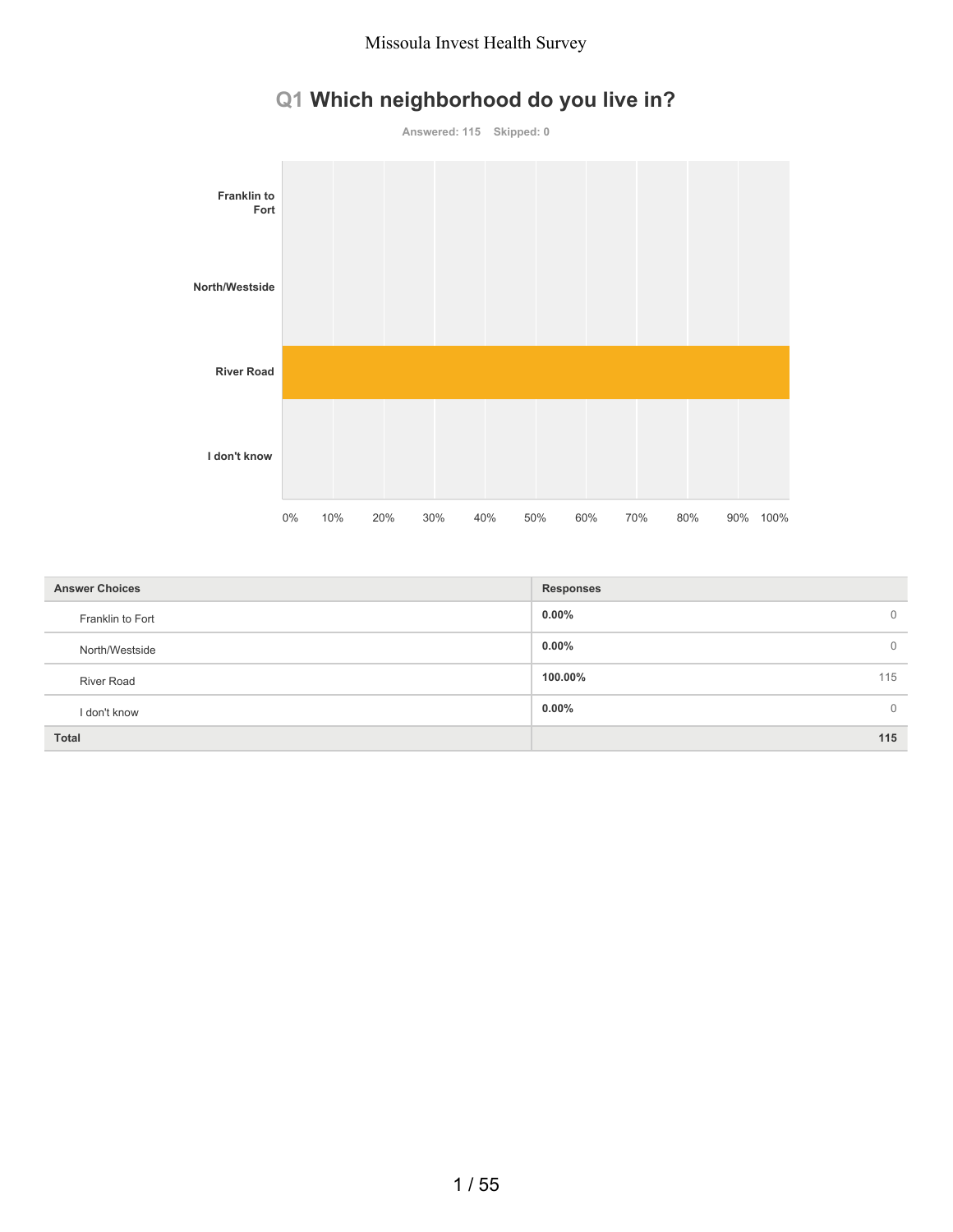

# **Q2 How would you describe your health?**

| <b>Answer Choices</b> | <b>Responses</b> |
|-----------------------|------------------|
| Excellent             | 14.78%<br>17     |
| Very good             | 41.74%<br>48     |
| Good                  | 36<br>31.30%     |
| Fair                  | 11.30%<br>13     |
| Poor                  | 0.87%            |
| <b>Total</b>          | 115              |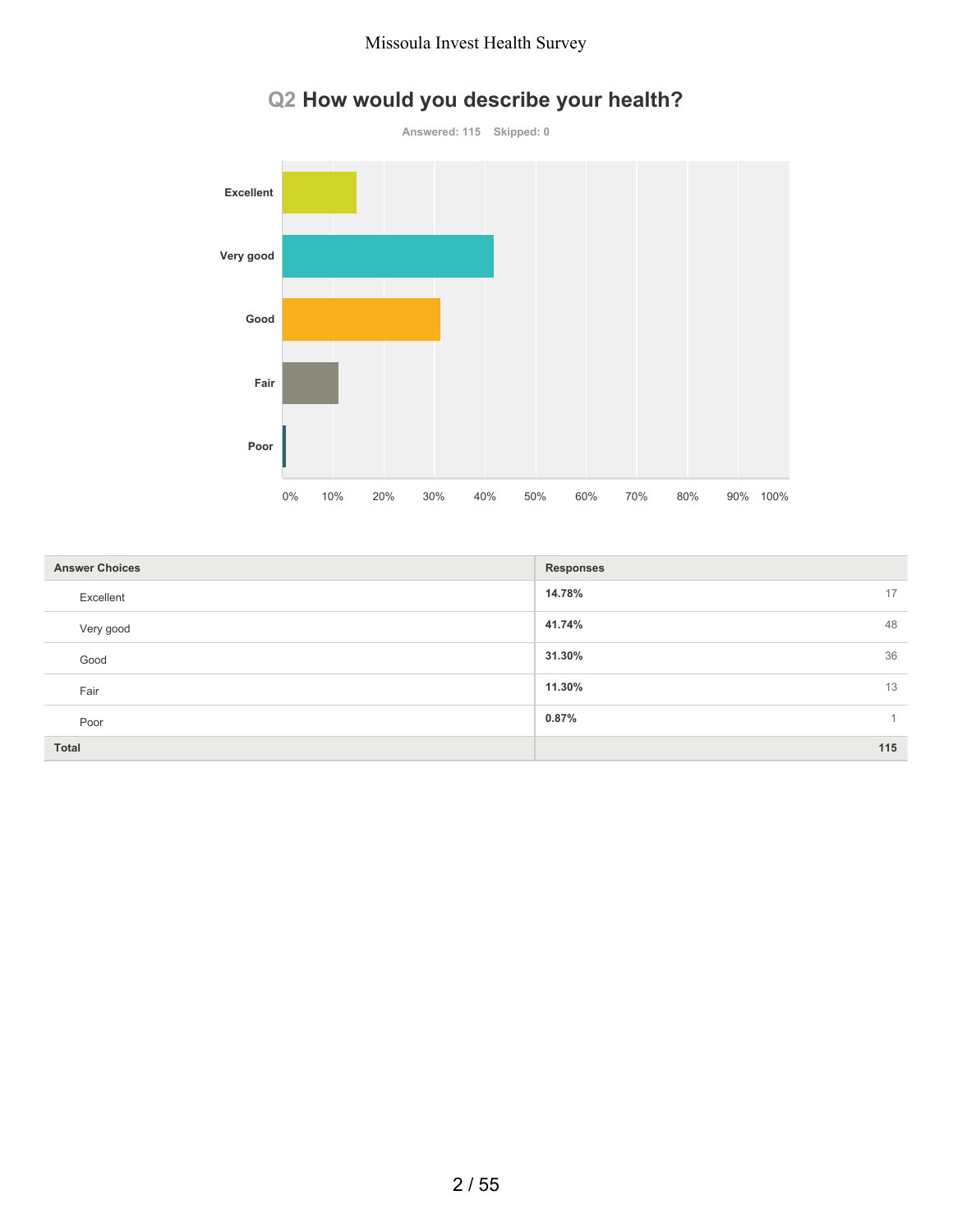## **Q3 Does anyone in your household smoke or use tobacco?**

**Answered: 115 Skipped: 0 Yes No** 0% 10% 20% 30% 40% 50% 60% 70% 80% 90% 100%

| <b>Answer Choices</b> | <b>Responses</b> |
|-----------------------|------------------|
| Yes                   | 25.22%<br>29     |
| <b>No</b>             | 74.78%<br>86     |
| <b>Total</b>          | 115              |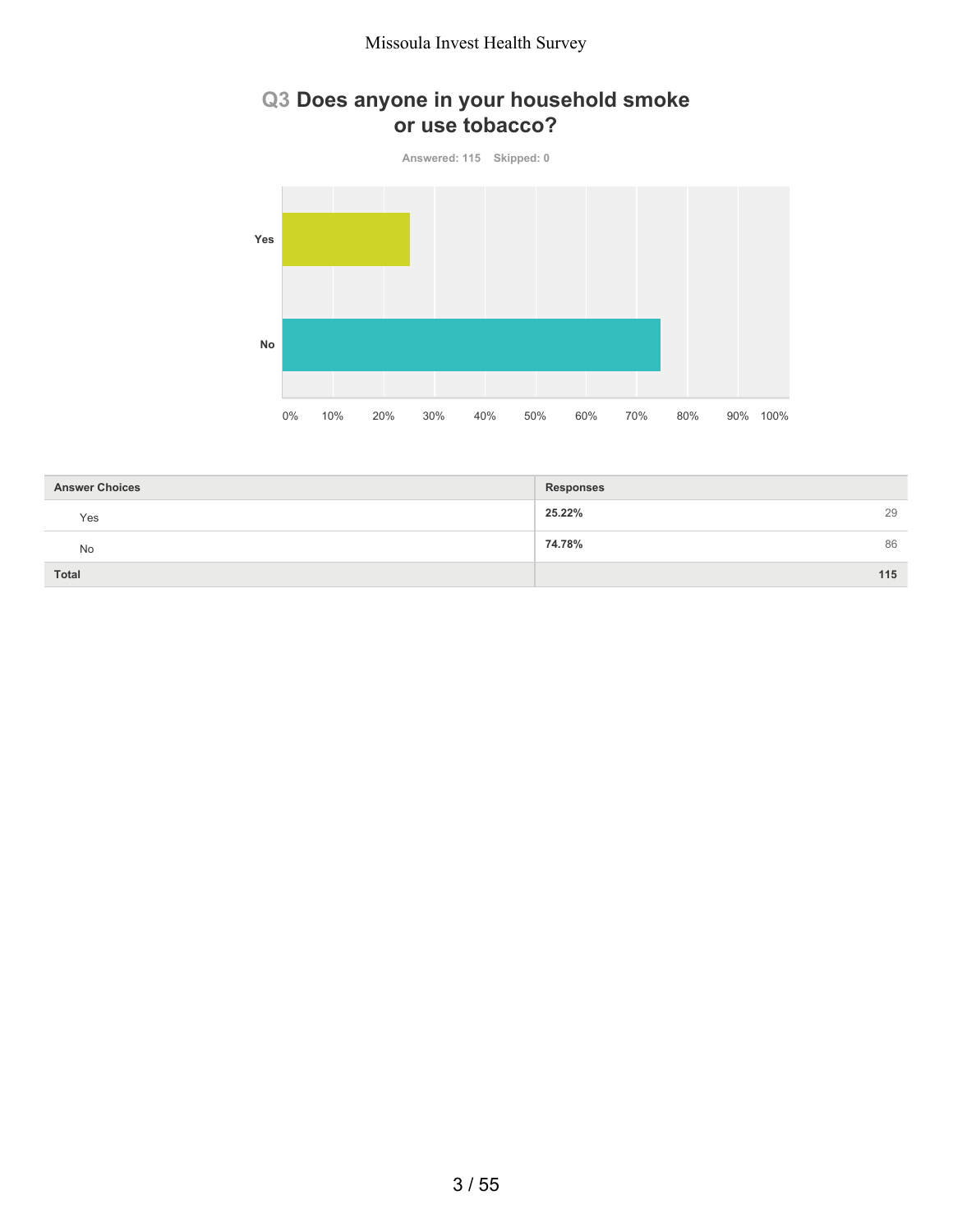

| <b>Answer Choices</b> | <b>Responses</b> |
|-----------------------|------------------|
| 0-7 days              | 9.57%<br>11      |
| 8-15 days             | 7.83%<br>9       |
| $16-23$ days          | 19<br>16.52%     |
| 24-30 days            | 76<br>66.09%     |
| <b>Total</b>          | 115              |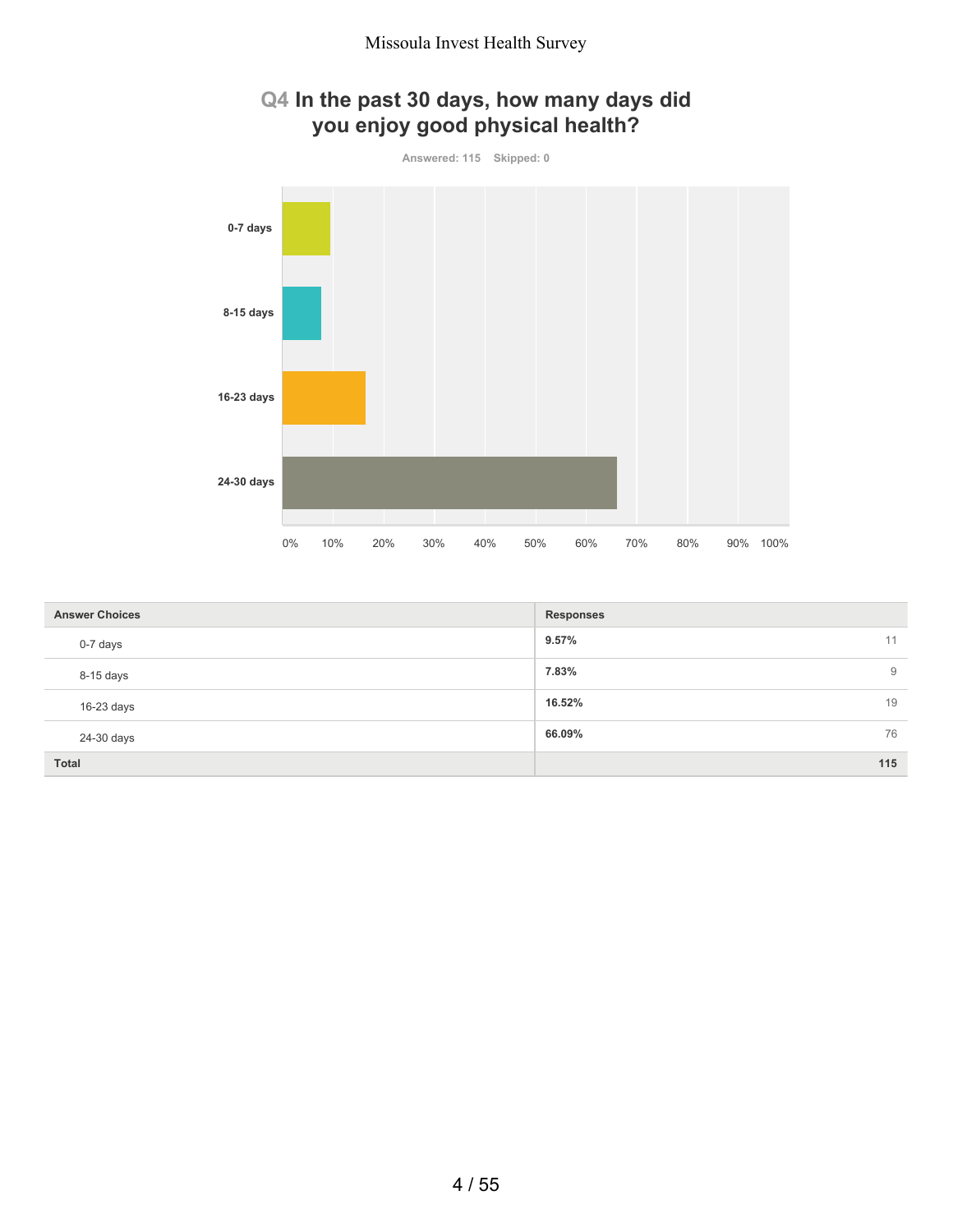## **Q5 In the past 30 days, how often did you exercise?**



| <b>Answer Choices</b> | <b>Responses</b> |
|-----------------------|------------------|
| 0-7 days              | 36<br>31.86%     |
| 8-15 days             | 34<br>30.09%     |
| $16-23$ days          | 32<br>28.32%     |
| 24-30 days            | 9.73%<br>11      |
| <b>Total</b>          | 113              |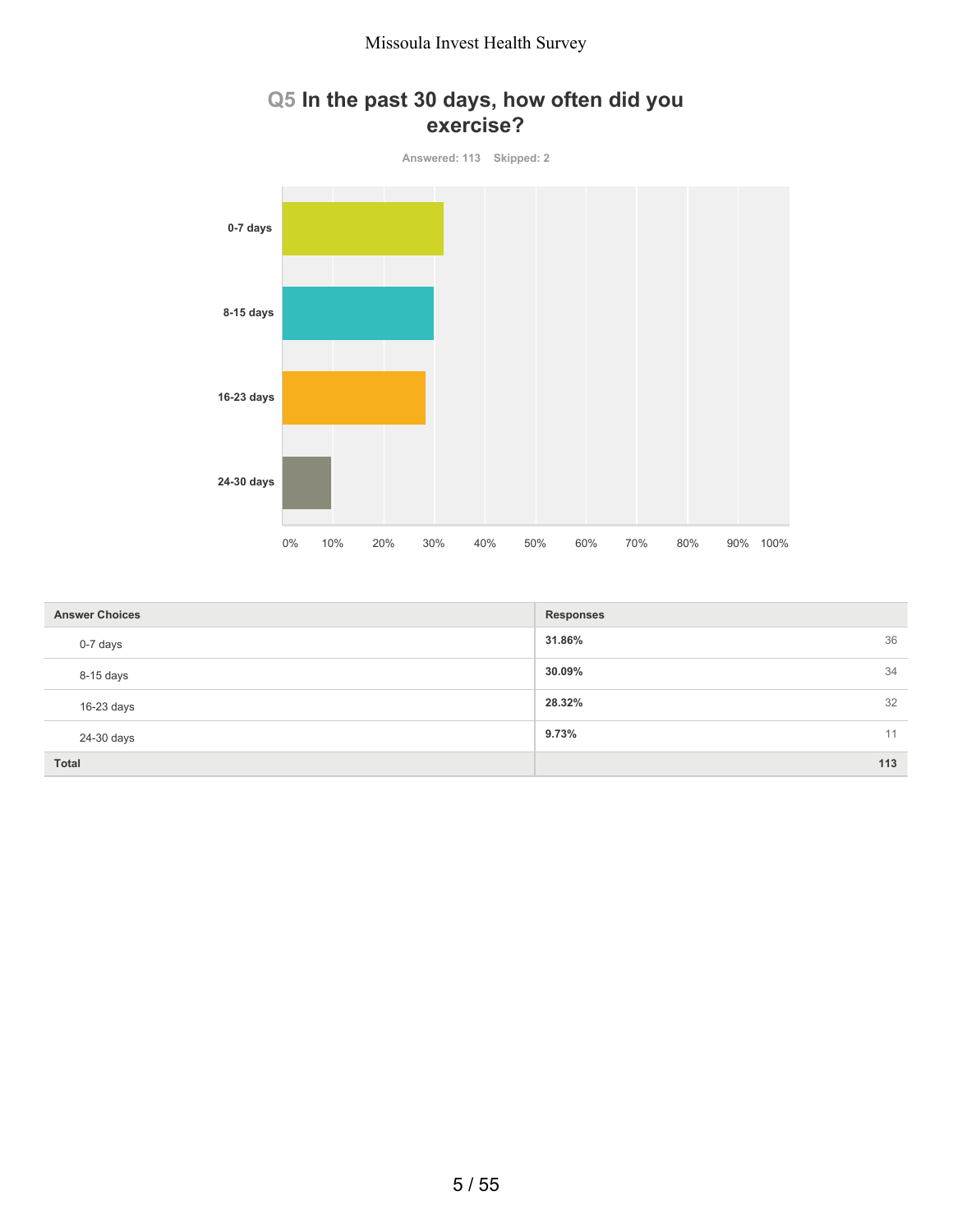



| <b>Answer Choices</b>                                         | <b>Responses</b> |    |
|---------------------------------------------------------------|------------------|----|
| Bad weather keeps me form exercising.                         | 34.21%           | 39 |
| I am not motivated to exercise.                               | 28.95%           | 33 |
| I am physically unable to exercise.                           | 14.91%           | 17 |
| I don't enjoy exercising.                                     | 7.89%            | 9  |
| I don't have a place to exercise.                             | 9.65%            | 11 |
| I don't have time to exercise.                                | 29.82%           | 34 |
| I have no one to exercise with.                               | 14.04%           | 16 |
| It costs too much to exercise.                                | 11.40%           | 13 |
| Nothing: I am able to get the amount of exercise I want/need. | 24.56%           | 28 |
|                                                               |                  |    |
| Other (please specify)                                        | 15.79%           | 18 |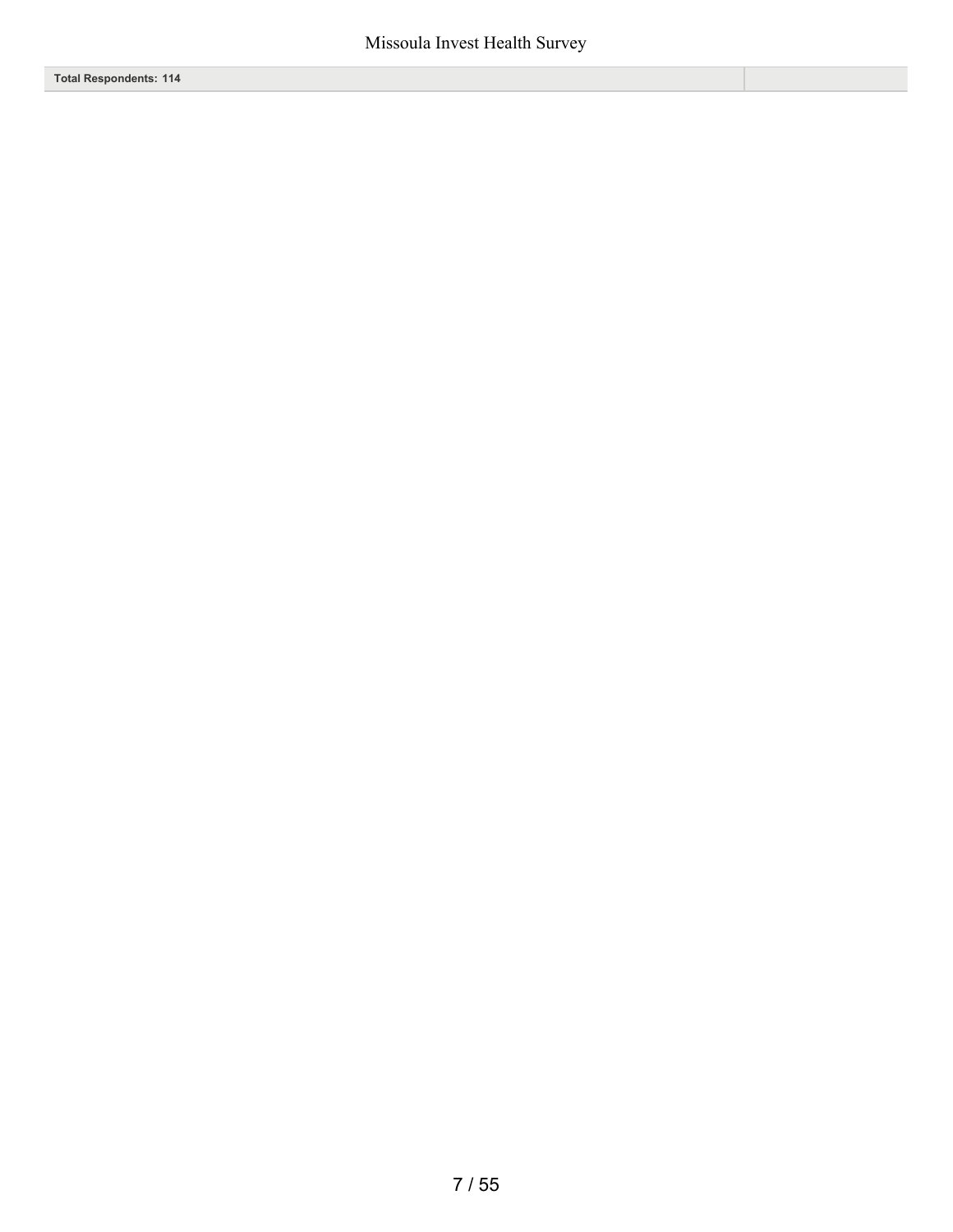# **Q7 Do you eat 5 servings of fruits and vegetables a day?**

**Answered: 112 Skipped: 3**



| <b>Answer Choices</b> | <b>Responses</b> |
|-----------------------|------------------|
| No                    | 67.86%<br>76     |
| Yes                   | 36<br>32.14%     |
| <b>Total</b>          | $112$            |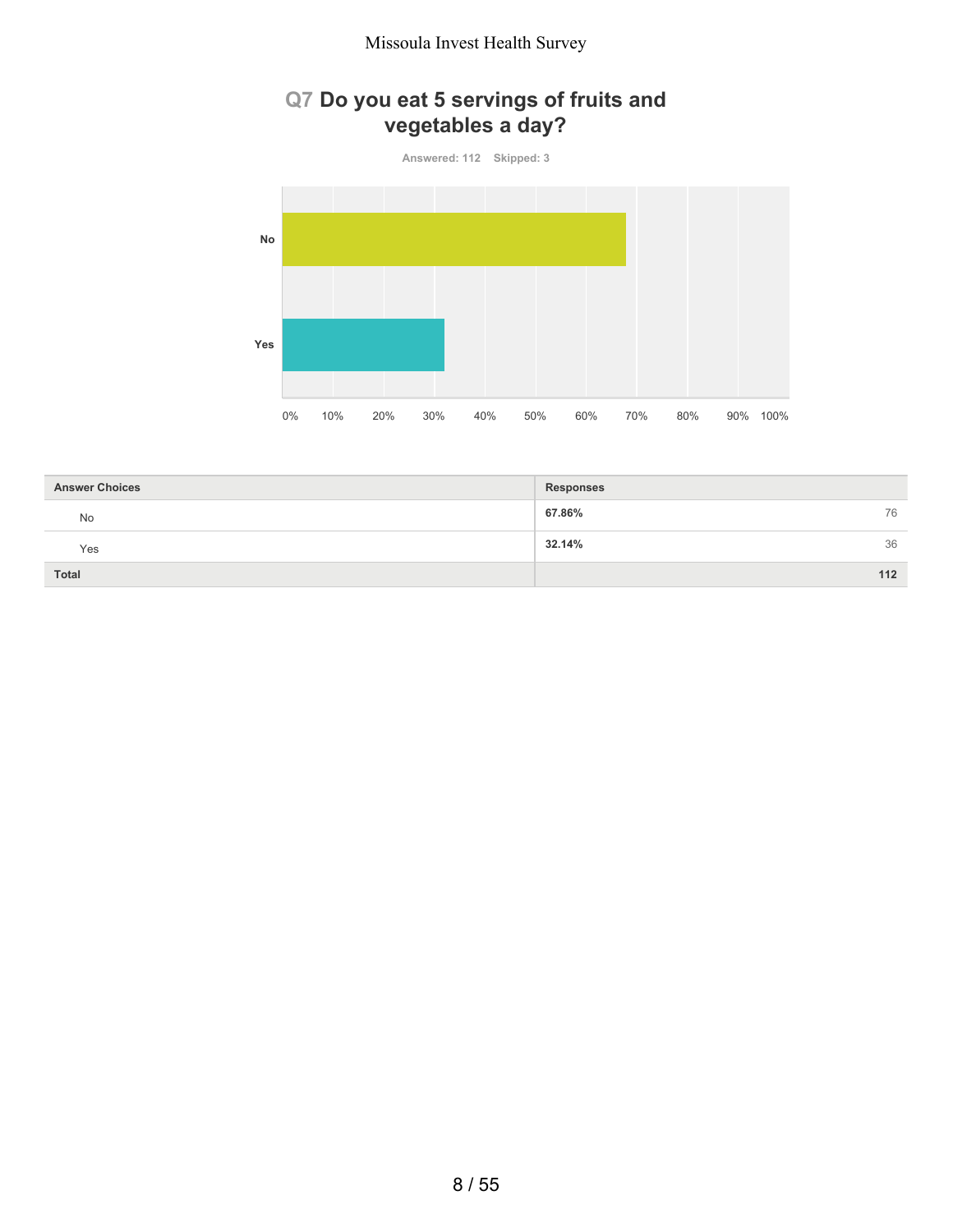## **Q8 How many sugar-sweetened drinks do you typically drink daily? (including sweetened coffee, sports drinks, etc)**



| <b>Answer Choices</b> | <b>Responses</b> |
|-----------------------|------------------|
| None                  | 58.41%<br>66     |
| $1 - 2$               | 39<br>34.51%     |
| $3-4$                 | 4.42%<br>5       |
| 4 or more             | 2.65%<br>3       |
| <b>Total</b>          | 113              |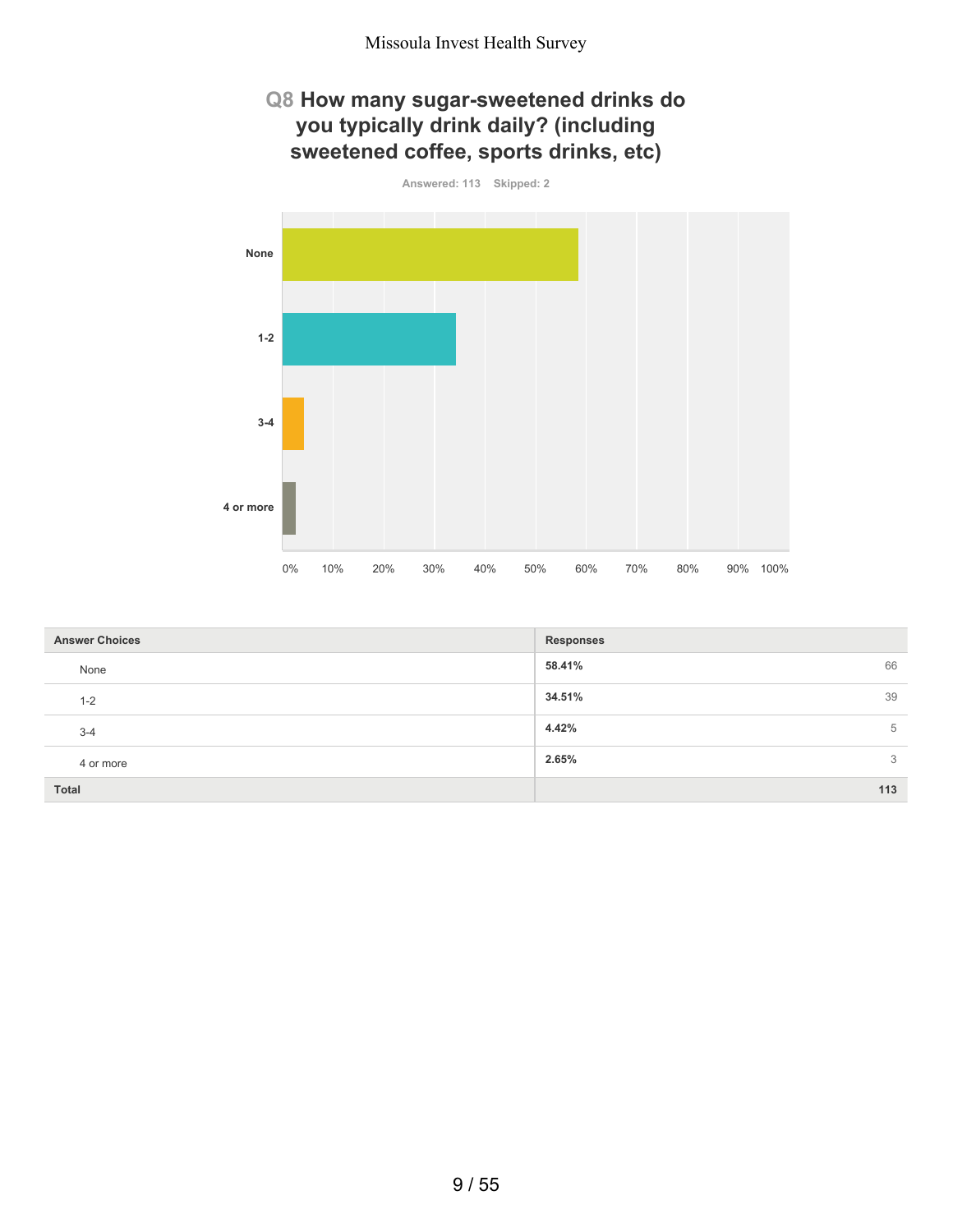## **Q9 Do you have primary health care provider?**

**Answered: 112 Skipped: 3**



| <b>Answer Choices</b> | <b>Responses</b> |
|-----------------------|------------------|
| No                    | 16.96%<br>19     |
| Yes                   | 83.04%<br>93     |
| <b>Total</b>          | 112              |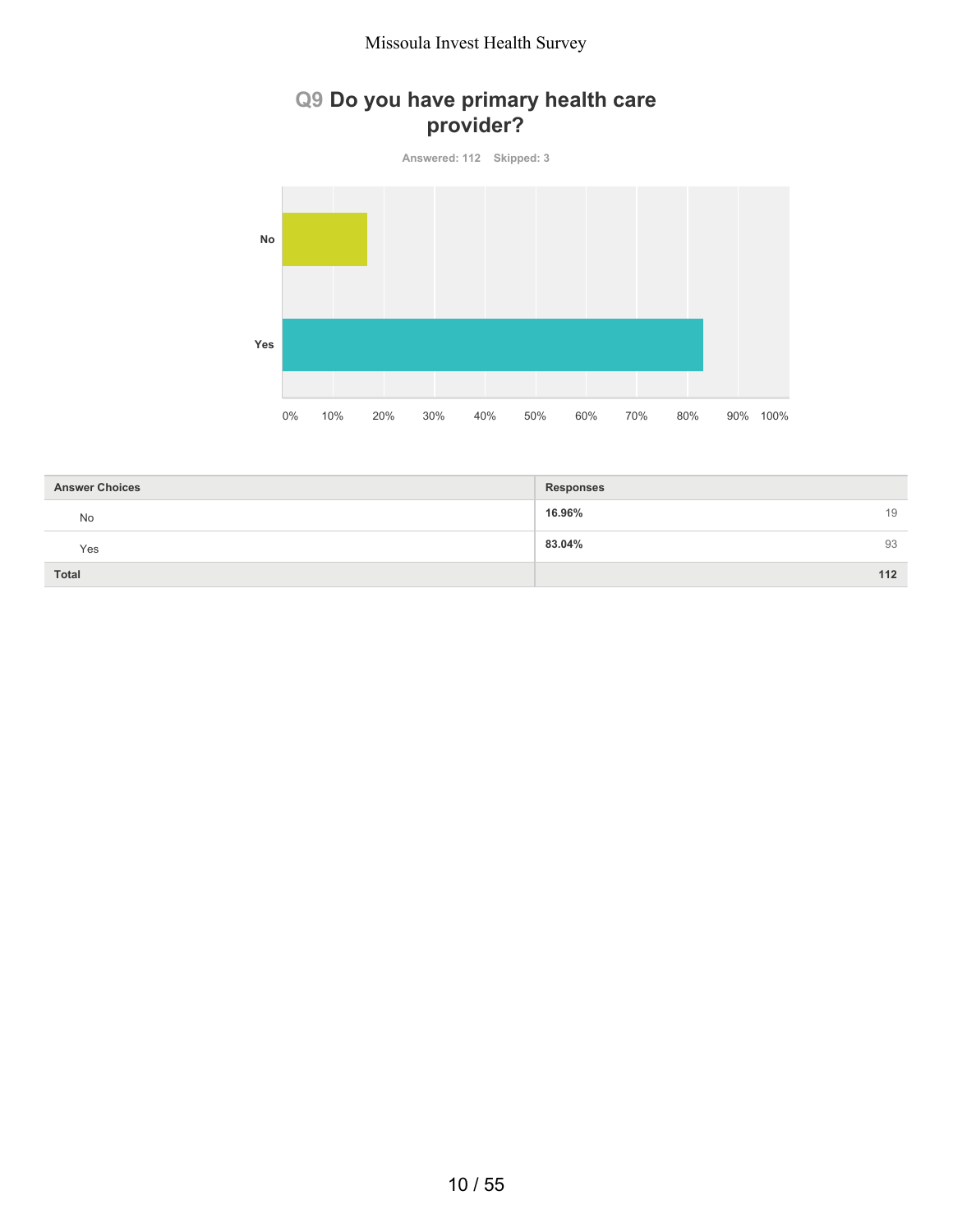## **Q10 If you answered NO to question 9, where do you usually get your health care? (if you answered yes to question 9, please skip this question)**

**Answered: 18 Skipped: 97**



| <b>Answer Choices</b>  | <b>Responses</b>           |
|------------------------|----------------------------|
| Emergency room         | $0.00\%$<br>$\overline{0}$ |
| Telemedicine           | $0.00\%$<br>$\circ$        |
| <b>Urgent Care</b>     | 66.67%<br>12               |
| Other (please specify) | 33.33%<br>6                |
| <b>Total</b>           | 18                         |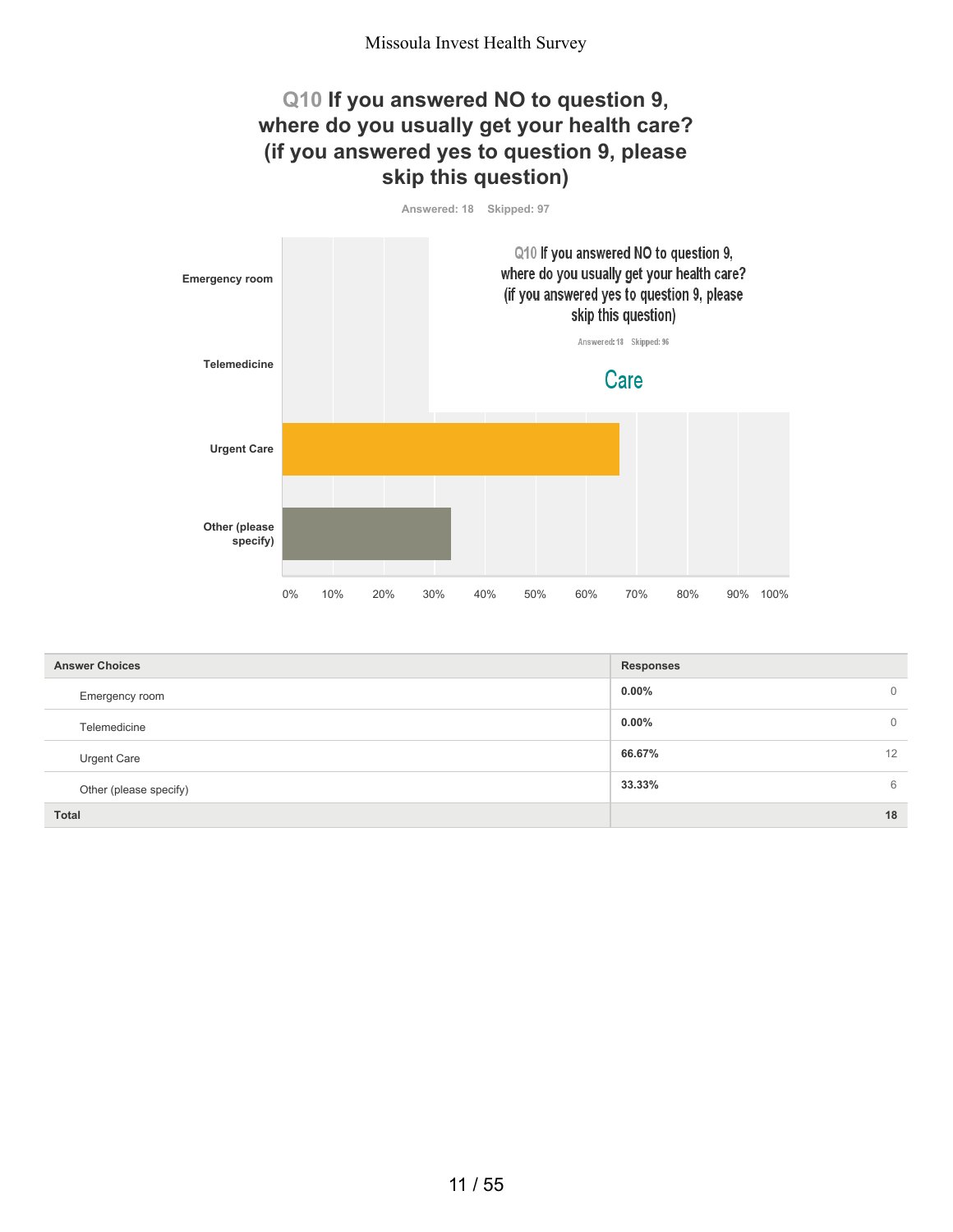# **Q11 In the last 12 months, how many times have you visited the emergency room?**



| <b>Answer Choices</b> | <b>Responses</b>        |
|-----------------------|-------------------------|
| None                  | 92<br>80.00%            |
| 1-2 times             | 20<br>17.39%            |
| 3-4 times             | 1.74%<br>$\overline{2}$ |
| 4 or more times       | 0.87%                   |
| <b>Total</b>          | 115                     |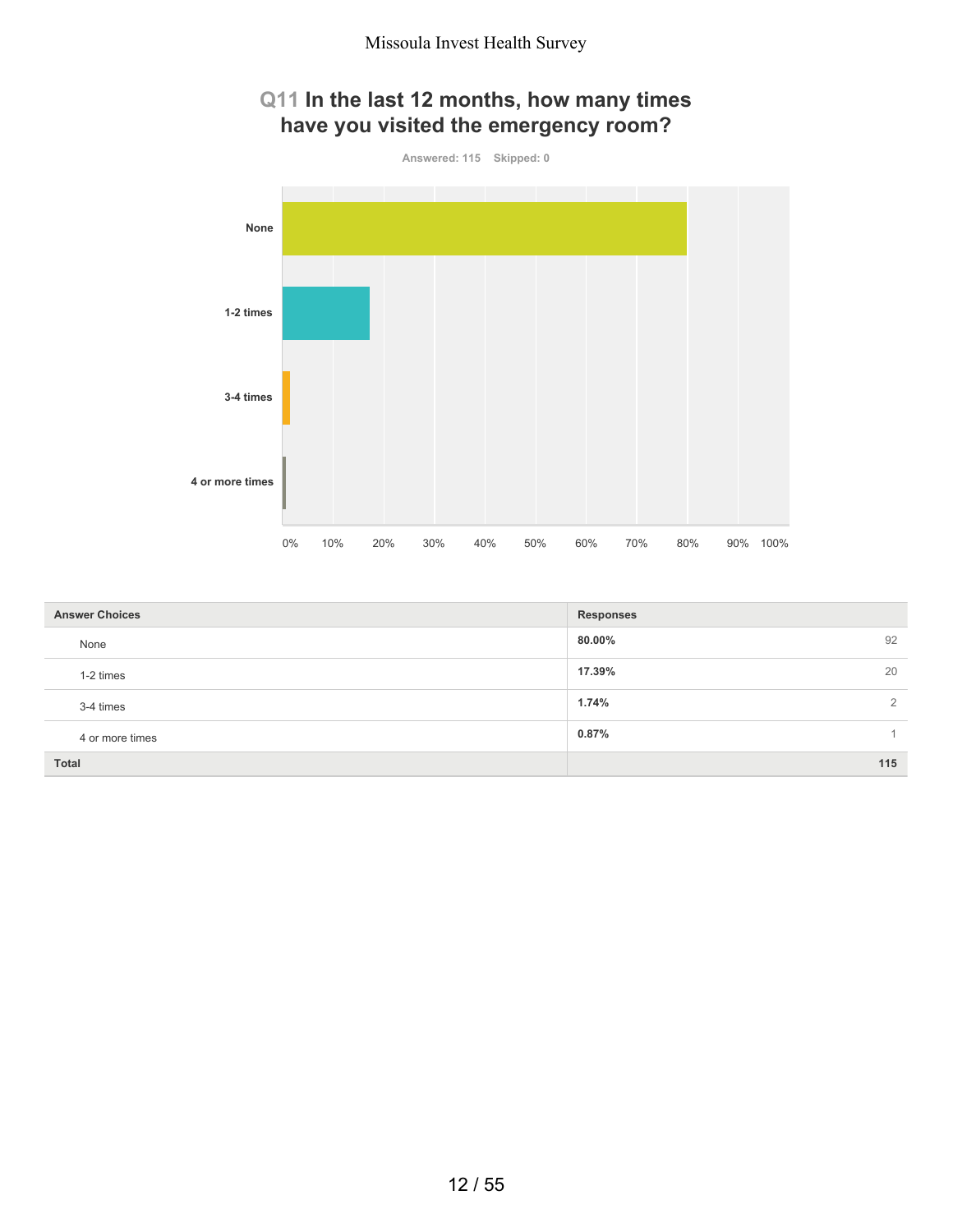## **Q12 In the last 12 months, was there a time when you needed medical care but did not get it?**



| <b>Answer Choices</b> | <b>Responses</b> |
|-----------------------|------------------|
| <b>No</b>             | 85.84%<br>97     |
| Yes                   | 14.16%<br>16     |
| <b>Total</b>          | 113              |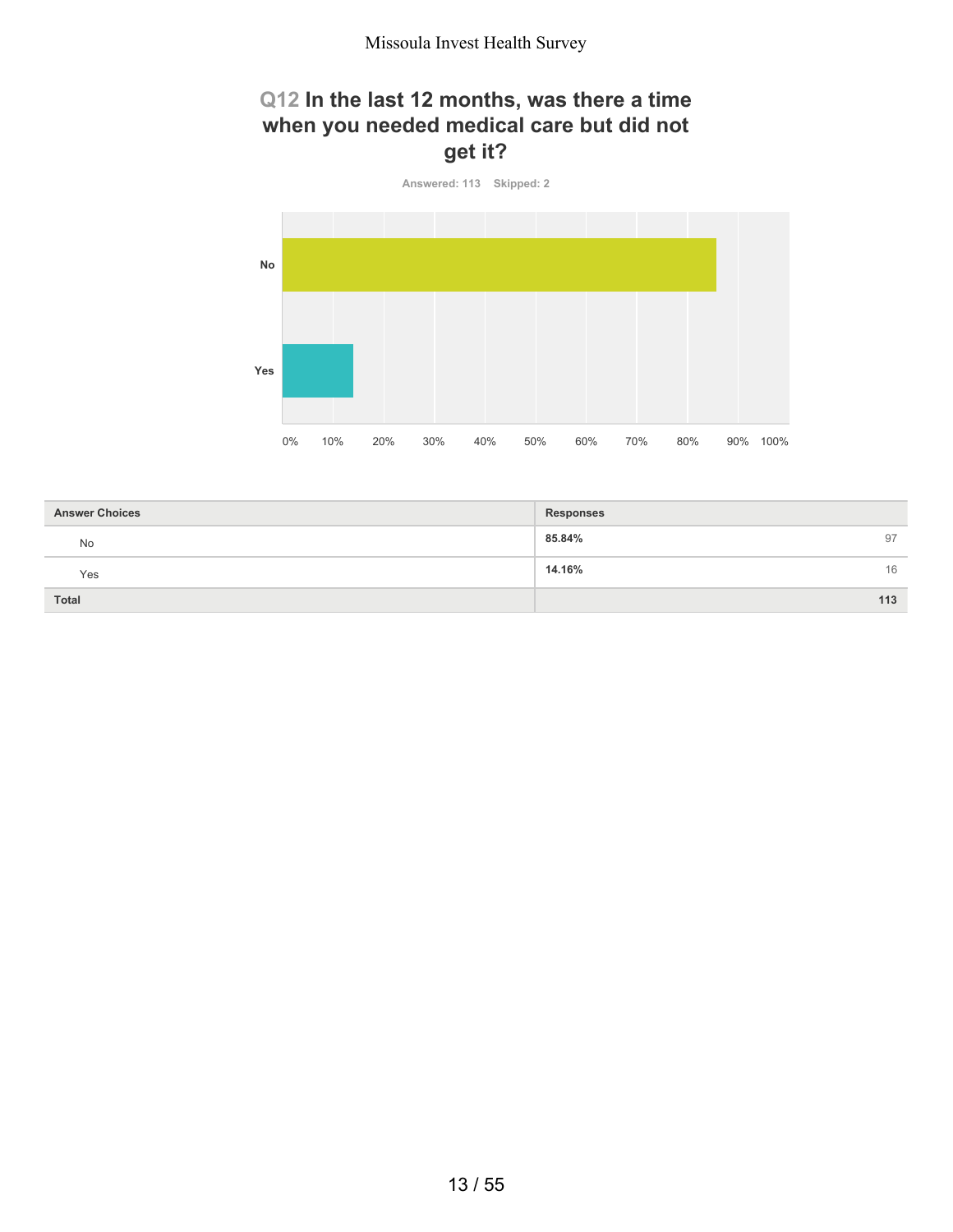## **Q13 If you answered YES to question 12, why did you not get medical care? (if you answered no to question 12, please skip this question)**

**Answered: 18 Skipped: 97**



| <b>Answer Choices</b>                                | <b>Responses</b> |                |
|------------------------------------------------------|------------------|----------------|
| I did not know where to go                           | 5.56%            |                |
| I did not have time to go                            | 11.11%           | 2              |
| I did not have transportation to get there           | 11.11%           | 2              |
| The place was not open when I could get there        | 5.56%            | 1              |
| My health insurance would not pay for it or cover it | 11.11%           | $\overline{2}$ |
| It cost too much                                     | 11.11%           | $\overline{2}$ |
| There were no appointments available                 | 22.22%           | $\overline{4}$ |
| None of the above                                    | 11.11%           | $\overline{2}$ |
| Other (please specify)                               | 11.11%           | $\overline{2}$ |
| <b>Total</b>                                         |                  | 18             |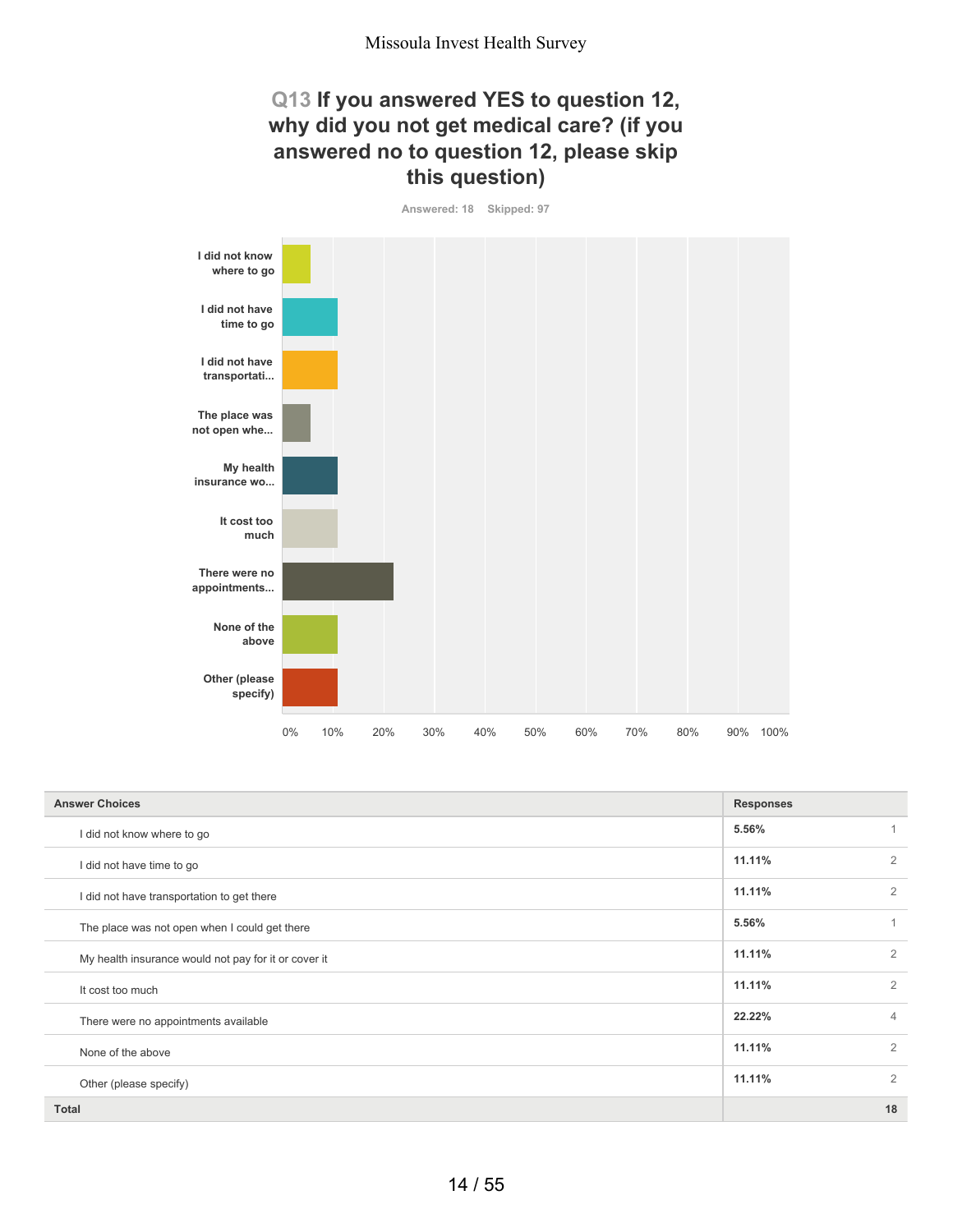## **Q14 How long has it been since you last visited a dentist or dental clinic for any reason?**



| <b>Answer Choices</b>     | <b>Responses</b>        |
|---------------------------|-------------------------|
| Within the last 12 months | 73<br>64.04%            |
| Within the last 2 years   | 17<br>14.91%            |
| Within the last 5 years   | 16<br>14.04%            |
| More than 5 years ago     | 3.51%<br>$\overline{4}$ |
| Not sure                  | 1.75%<br>$\overline{2}$ |
| Never                     | 2<br>1.75%              |
| Total                     | 114                     |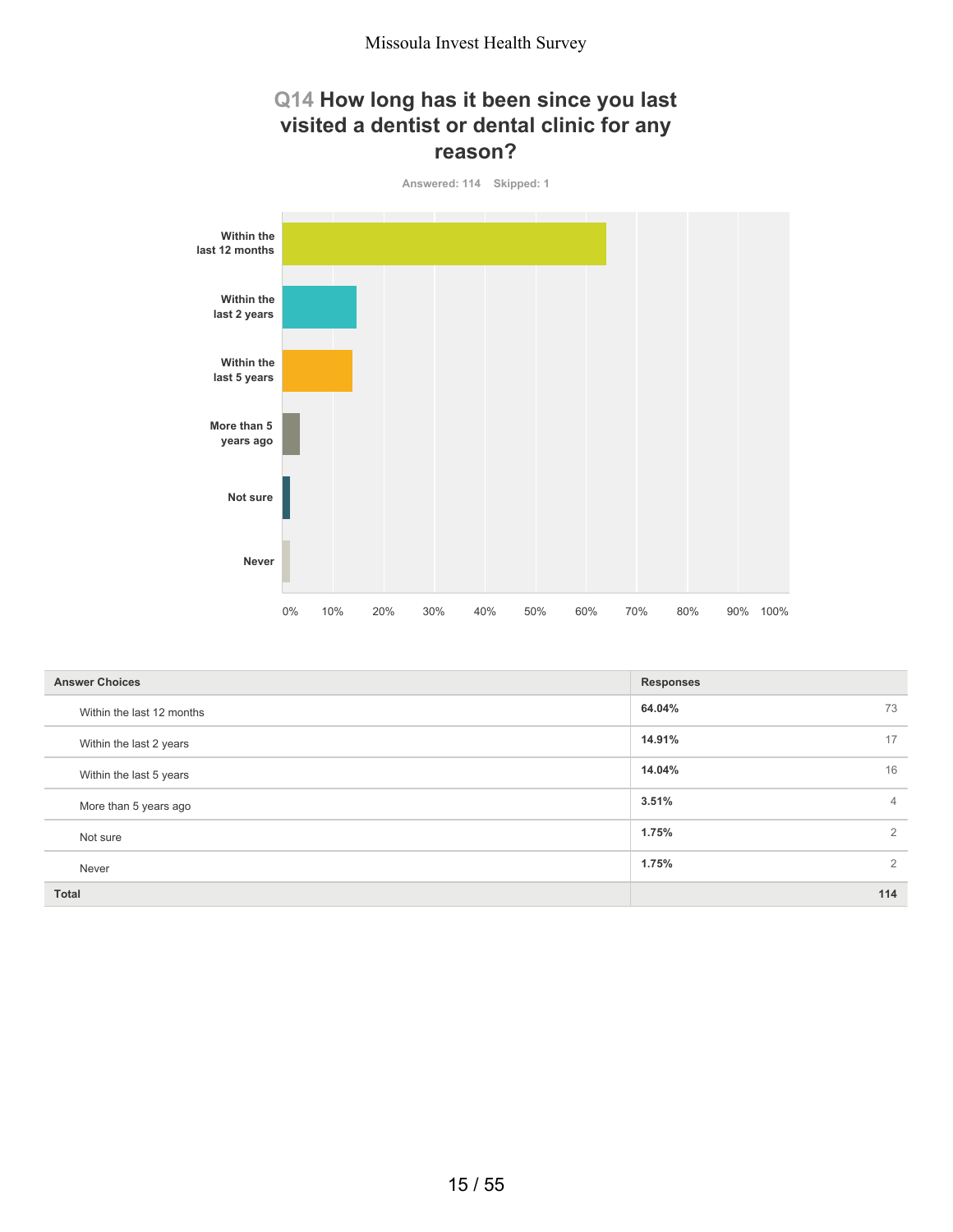

## **Q15 In the past 30 days, how often were you worried, tense or anxious?**

| <b>Answer Choices</b> | <b>Responses</b> |
|-----------------------|------------------|
| 0-7 days              | 65<br>56.52%     |
| 8-15 days             | 20.00%<br>23     |
| 16-23 days            | 13<br>11.30%     |
| 24-30 days            | 12.17%<br>14     |
| <b>Total</b>          | 115              |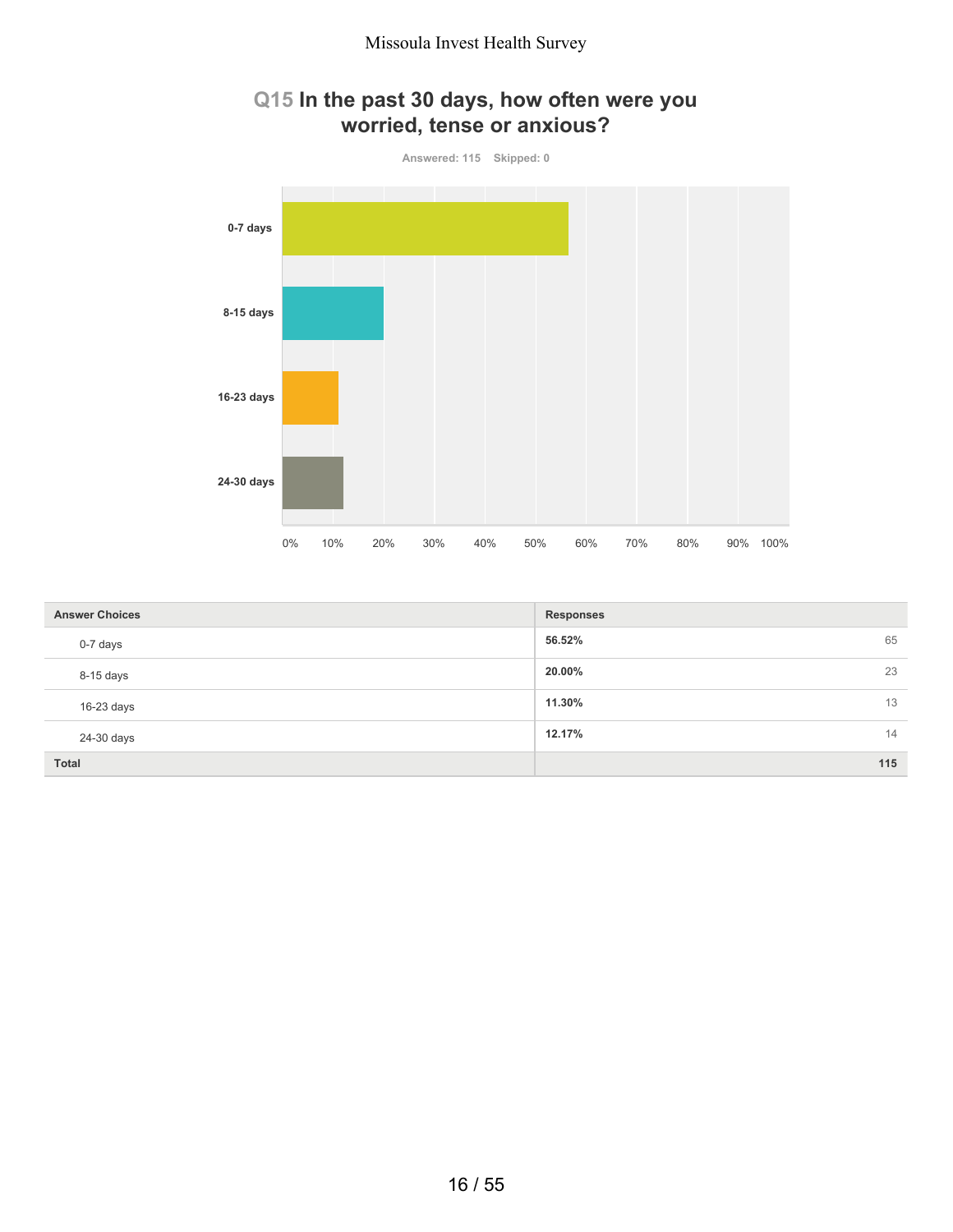## **Q16 In the past 90 days have you felt (check all that apply)**



| <b>Answer Choices</b>         | <b>Responses</b>      |
|-------------------------------|-----------------------|
| Depressed                     | 34<br>30.09%          |
| <b>Emotionally fragile</b>    | 32<br>28.32%          |
| Isolated                      | 16<br>14.16%          |
| Stressed                      | 75<br>66.37%          |
| Suicidal                      | 0.88%<br>$\mathbf{1}$ |
| None of the above             | 27<br>23.89%          |
| <b>Total Respondents: 113</b> |                       |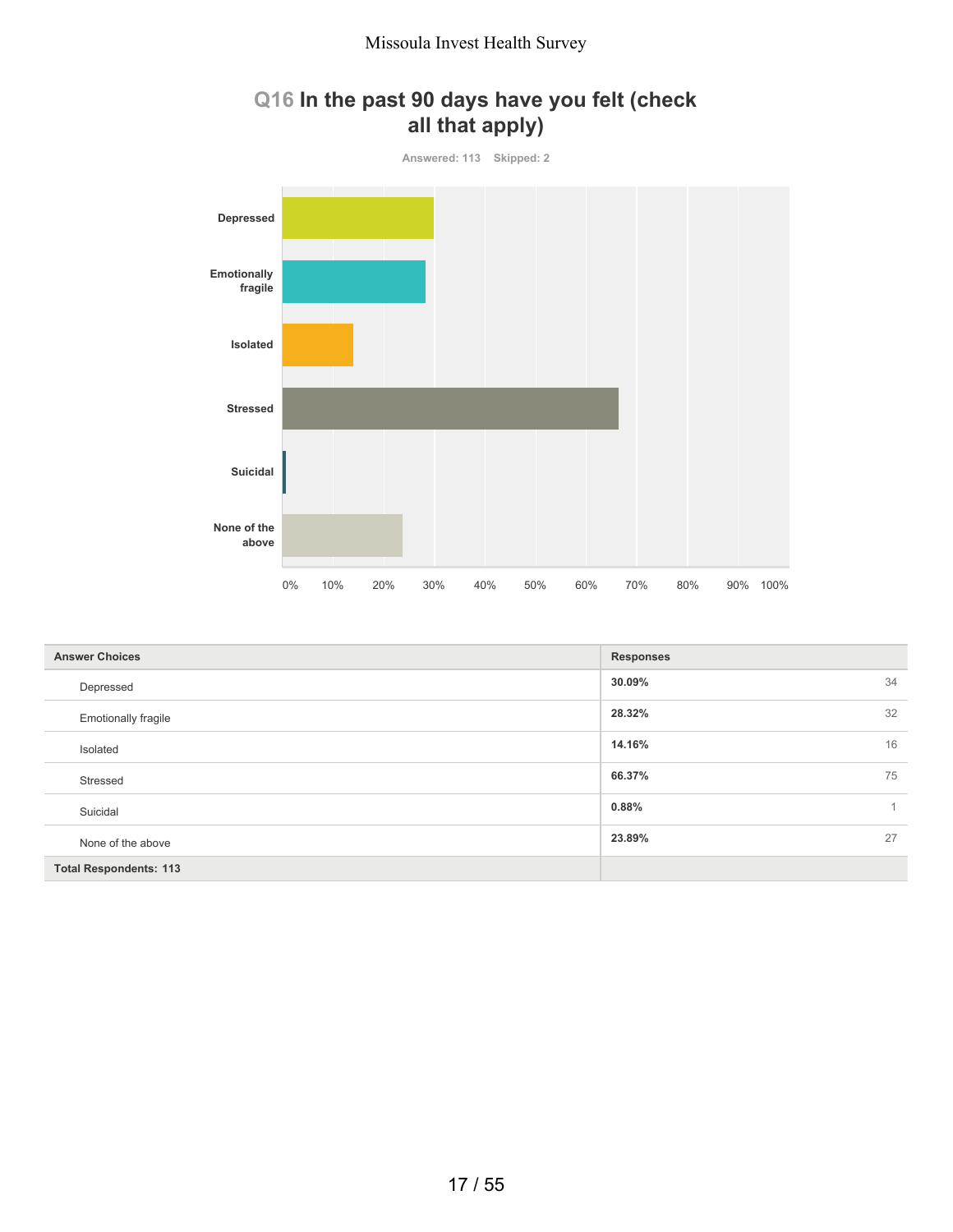



| <b>Answer Choices</b>                                                                                               | <b>Responses</b> |     |
|---------------------------------------------------------------------------------------------------------------------|------------------|-----|
| I pay for insurance that I got through the Affordable Care Act (also known as Health Insurance Exchange, Obamacare) | 9.73%            | 11  |
| I pay for insurance that I setup myself (not through the Affordable Care Act)                                       | 0.88%            |     |
| Insured through employer                                                                                            | 39.82%           | 45  |
| Medicaid                                                                                                            | 12.39%           | 14  |
| Medicare                                                                                                            | 27.43%           | 31  |
| Uninsured                                                                                                           | 5.31%            | 6   |
| Don't know                                                                                                          | 4.42%            | 5   |
| <b>Total</b>                                                                                                        |                  | 113 |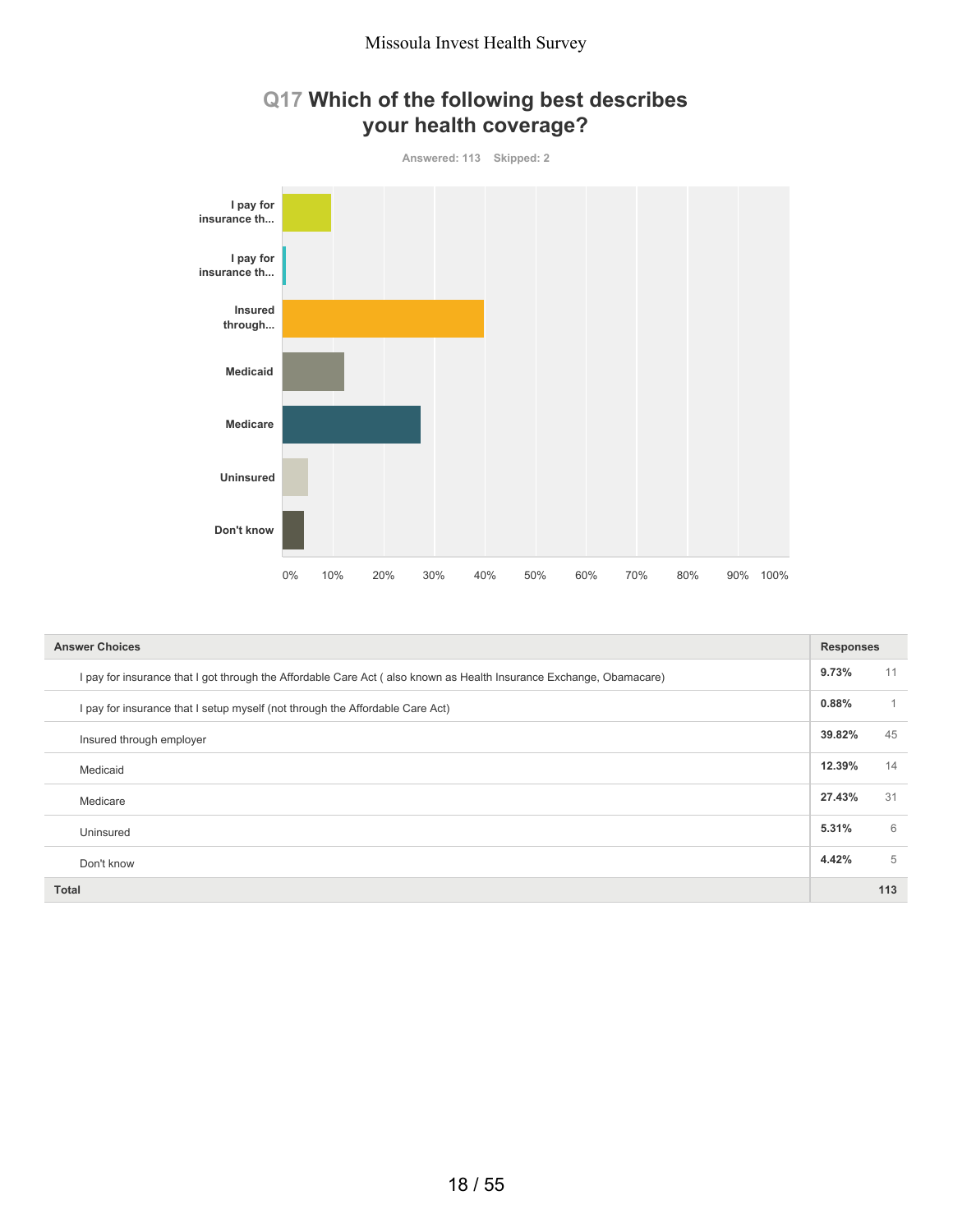## **Q18 If you have multiple health coverage plans list them here:**

**Answered: 12 Skipped: 103**

# Q18 If you have multiple health coverage plans list them here:

Answered: 12 Skipped: 102

Pay for Insurance that I Set

# **Insured through Employer**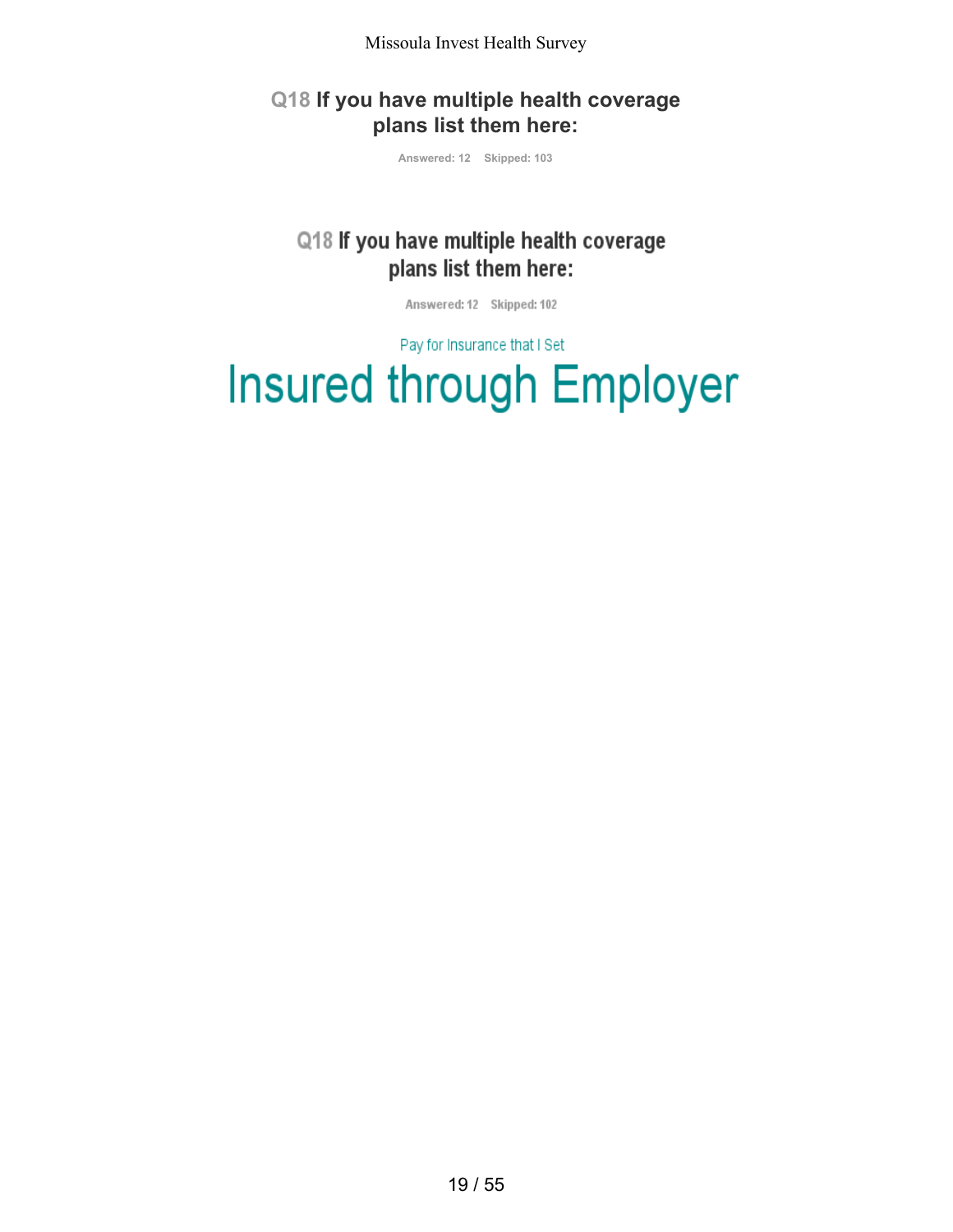## **Q19 Over the past 12 months, how much have you thought about ways you can reduce your stress?**



| <b>Answer Choices</b> | <b>Responses</b> |
|-----------------------|------------------|
| A great deal          | 18.58%<br>21     |
| A fair amount         | 37<br>32.74%     |
| A little              | 38<br>33.63%     |
| None                  | 17<br>15.04%     |
| Total                 | 113              |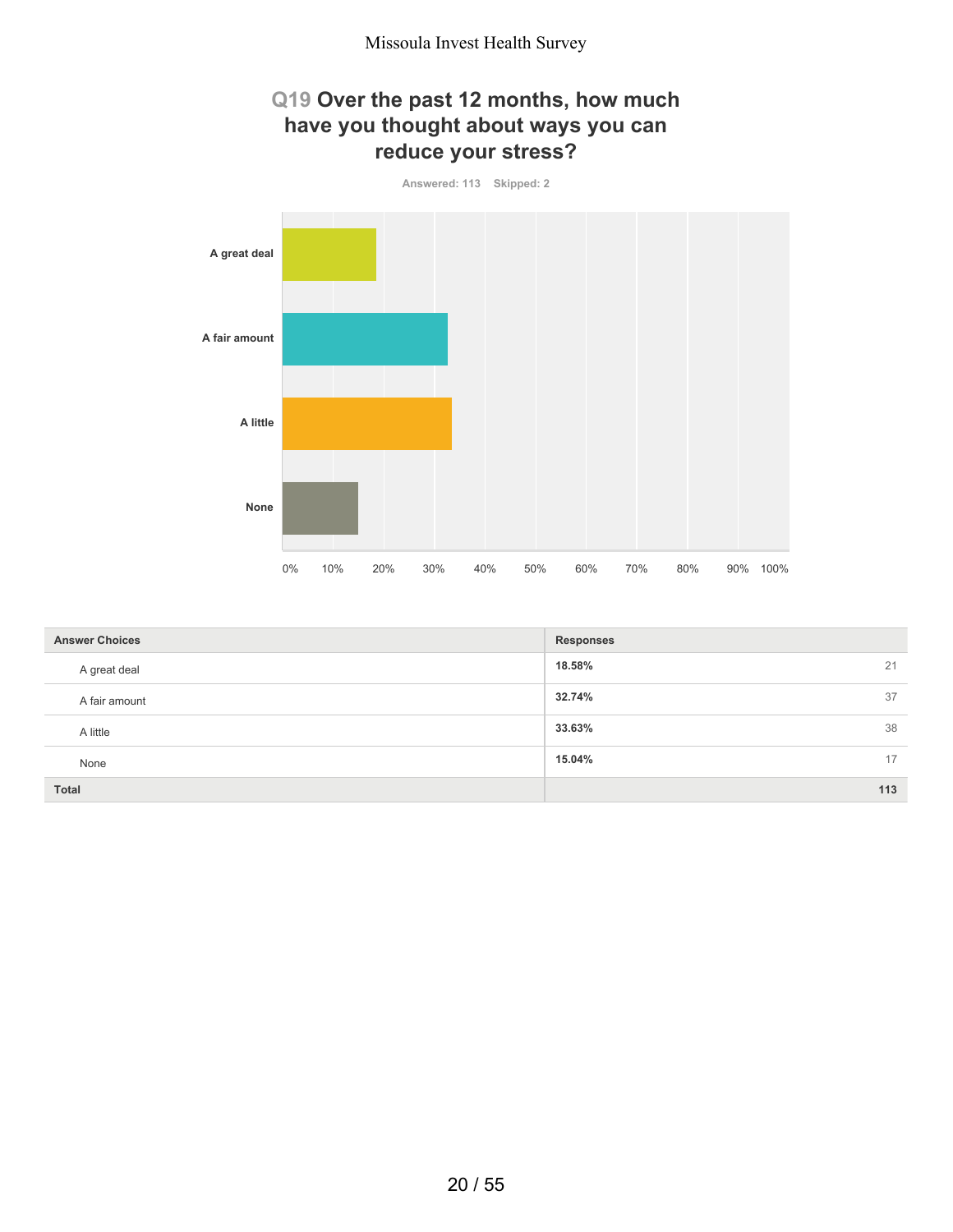



| <b>Answer Choices</b>                     | <b>Responses</b> |    |
|-------------------------------------------|------------------|----|
| Do things for other people                | 41.74%           | 48 |
| Draw, paint, or play a musical instrument | 19.13%           | 22 |
| <b>Drink</b>                              | 24.35%           | 28 |
| Eat                                       | 33.04%           | 38 |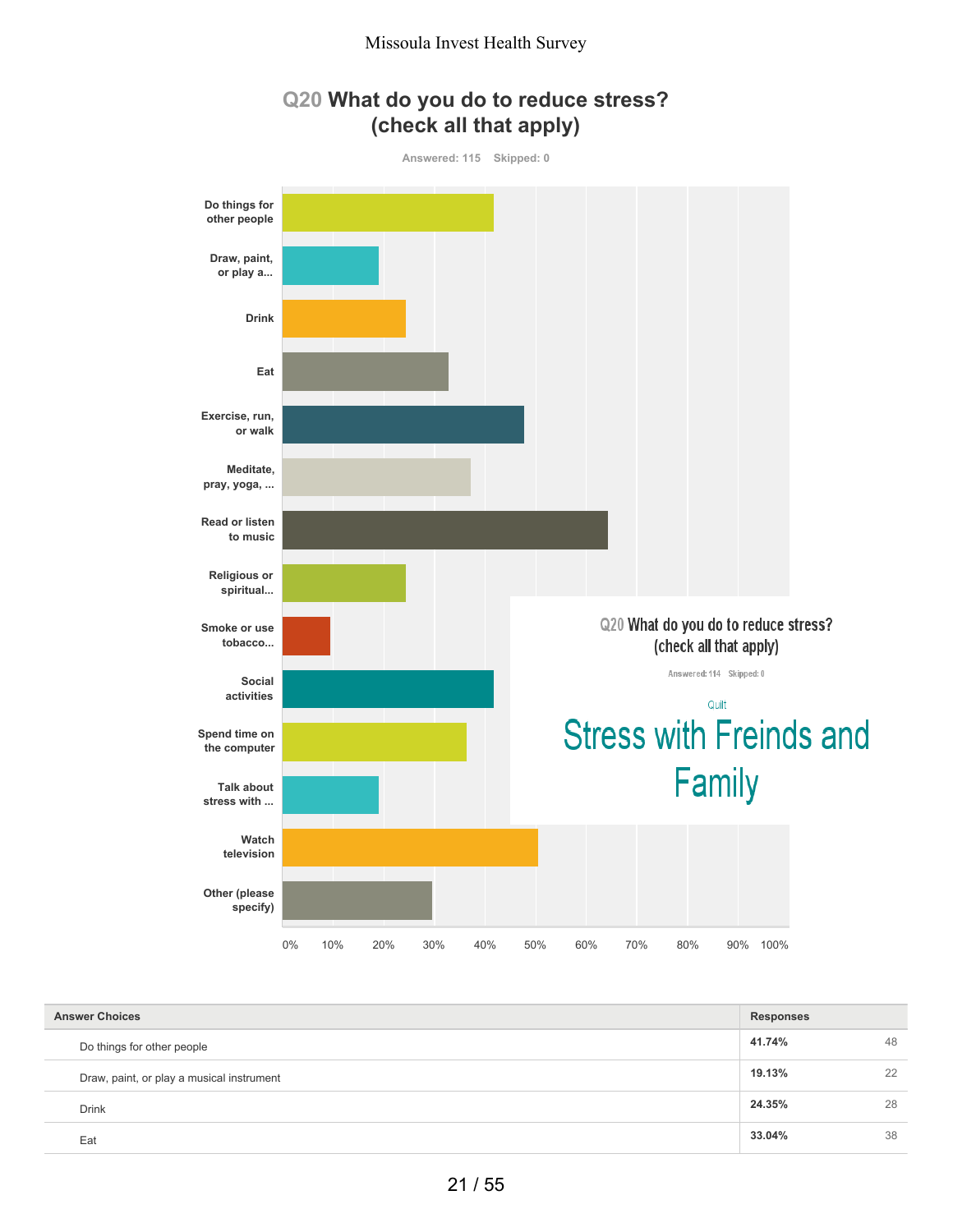| Exercise, run, or walk                                       | 47.83% | 55 |
|--------------------------------------------------------------|--------|----|
| Meditate, pray, yoga, or other restful activity              | 37.39% | 43 |
| Read or listen to music                                      | 64.35% | 74 |
| Religious or spiritual activity                              | 24.35% | 28 |
| Smoke or use tobacco products                                | 9.57%  | 11 |
| Social activities                                            | 41.74% | 48 |
| Spend time on the computer                                   | 36.52% | 42 |
| Talk about stress with a professional counselor or therapist | 19.13% | 22 |
| Watch television                                             | 50.43% | 58 |
| Other (please specify)                                       | 29.57% | 34 |
| <b>Total Respondents: 115</b>                                |        |    |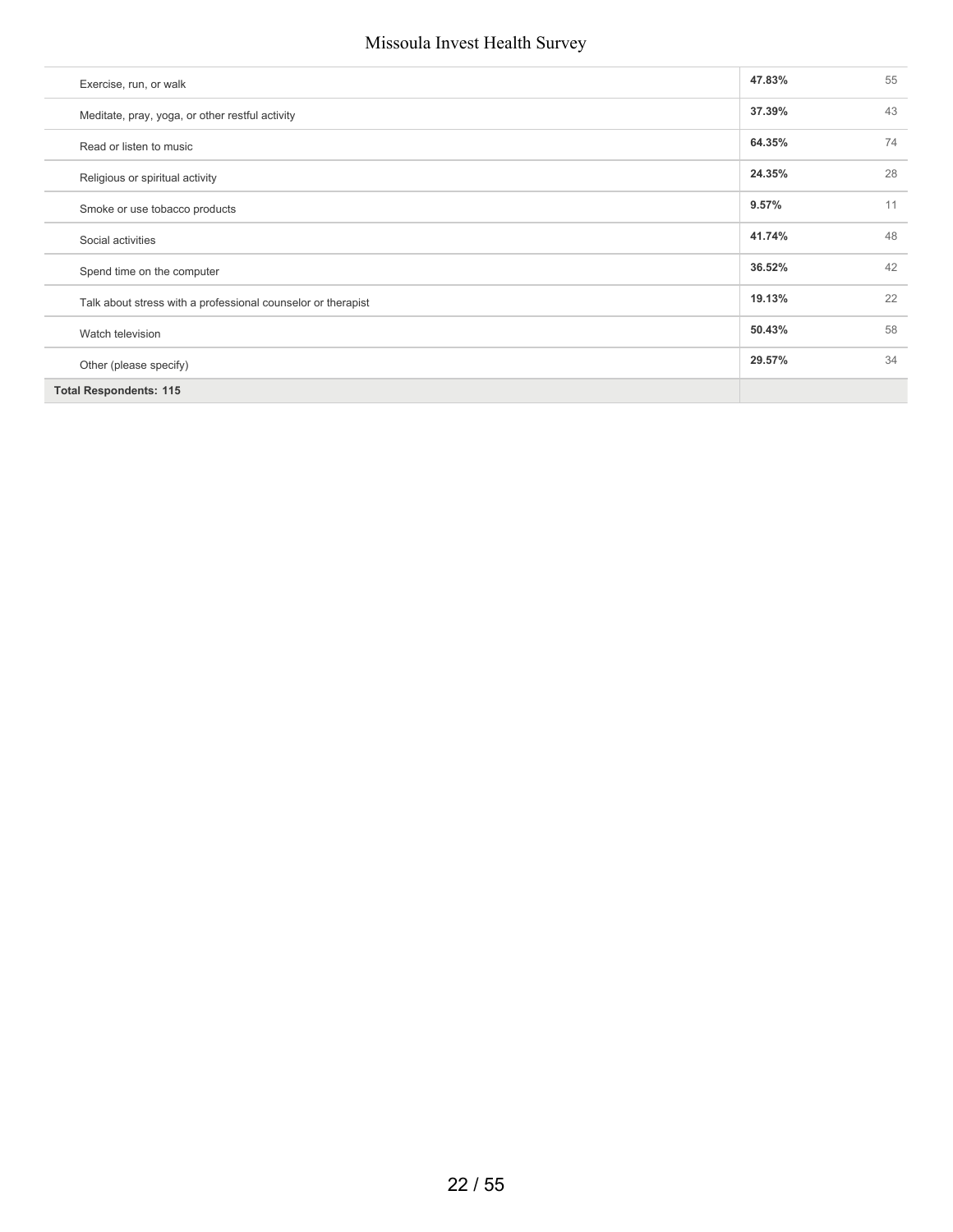# **Q21 Do you own or rent your home?**



| <b>Answer Choices</b> | <b>Responses</b> |
|-----------------------|------------------|
| Own                   | 56.52%<br>65     |
| Rent                  | 43.48%<br>50     |
| <b>Total</b>          | 115              |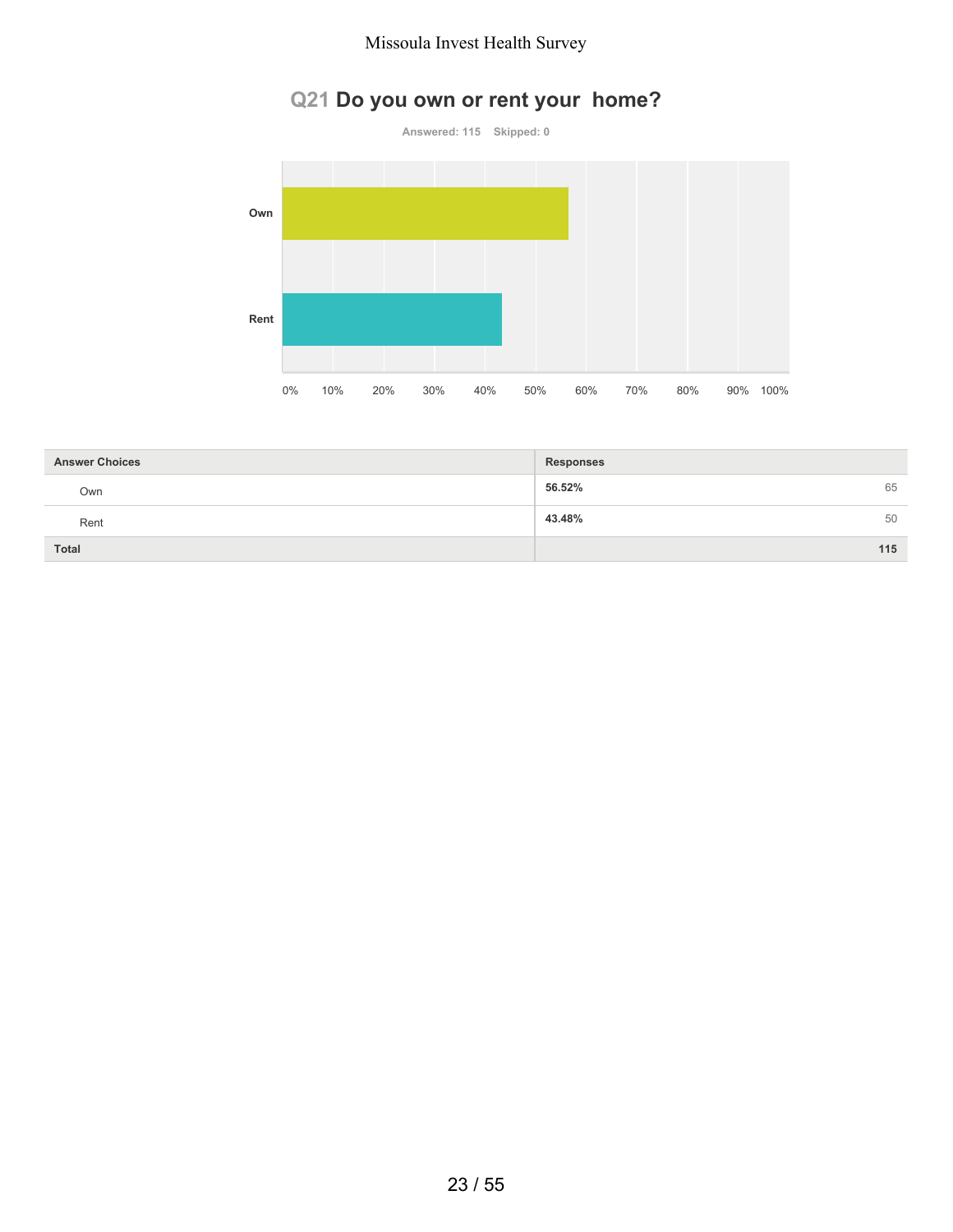## **Q22 How would you describe your home in the winter?**



| <b>Answer Choices</b> | <b>Responses</b> |
|-----------------------|------------------|
| Too cold              | 10.62%<br>12     |
| Comfortable           | 88.50%<br>100    |
| Too warm              | 0.88%            |
| <b>Total</b>          | 113              |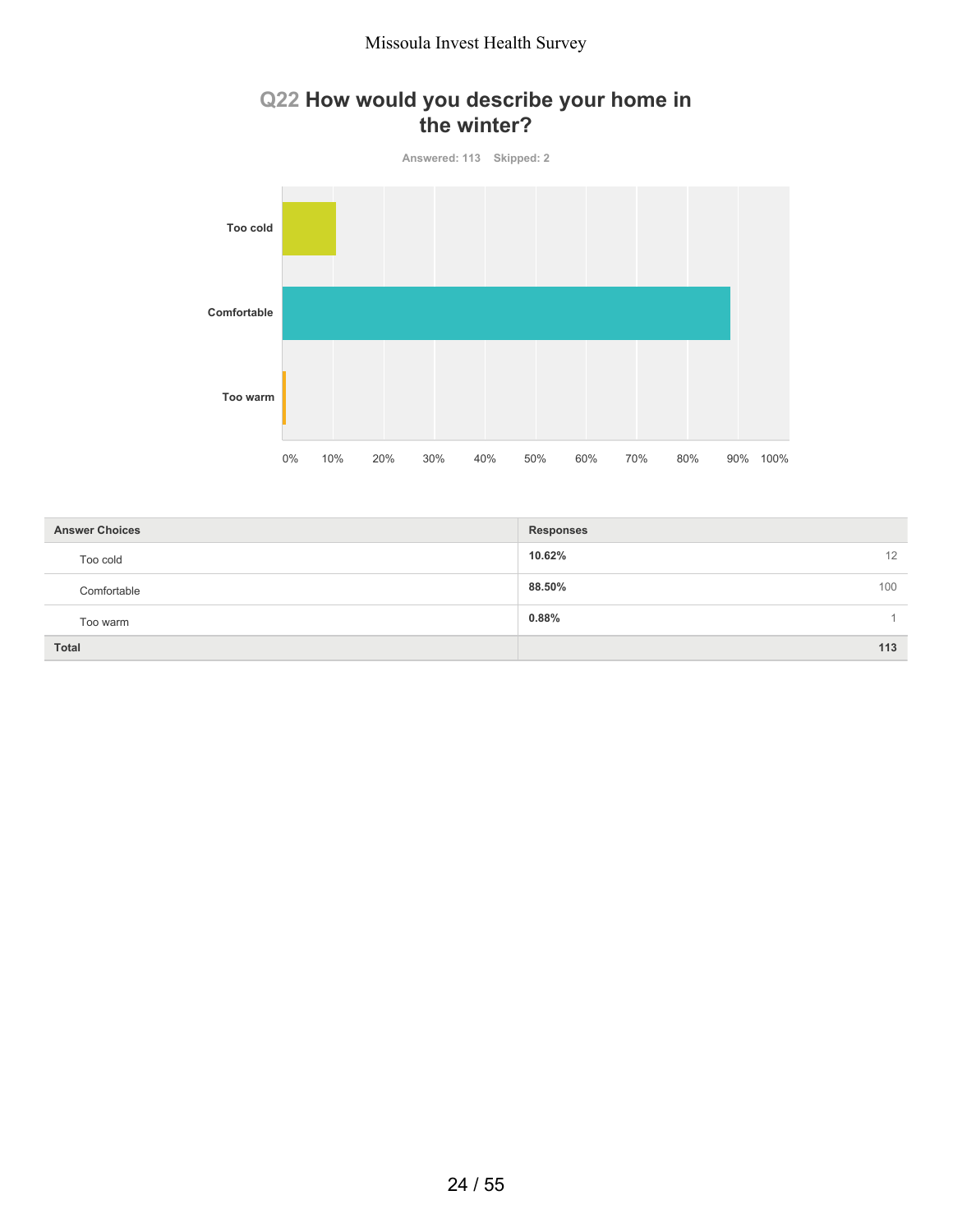## **Q23 How would you describe your home in the summer?**



| <b>Answer Choices</b> | <b>Responses</b>        |
|-----------------------|-------------------------|
| Too cold              | $0.00\%$<br>$\mathbf 0$ |
| Comfortable           | 85.84%<br>97            |
| Too warm              | 14.16%<br>16            |
| <b>Total</b>          | 113                     |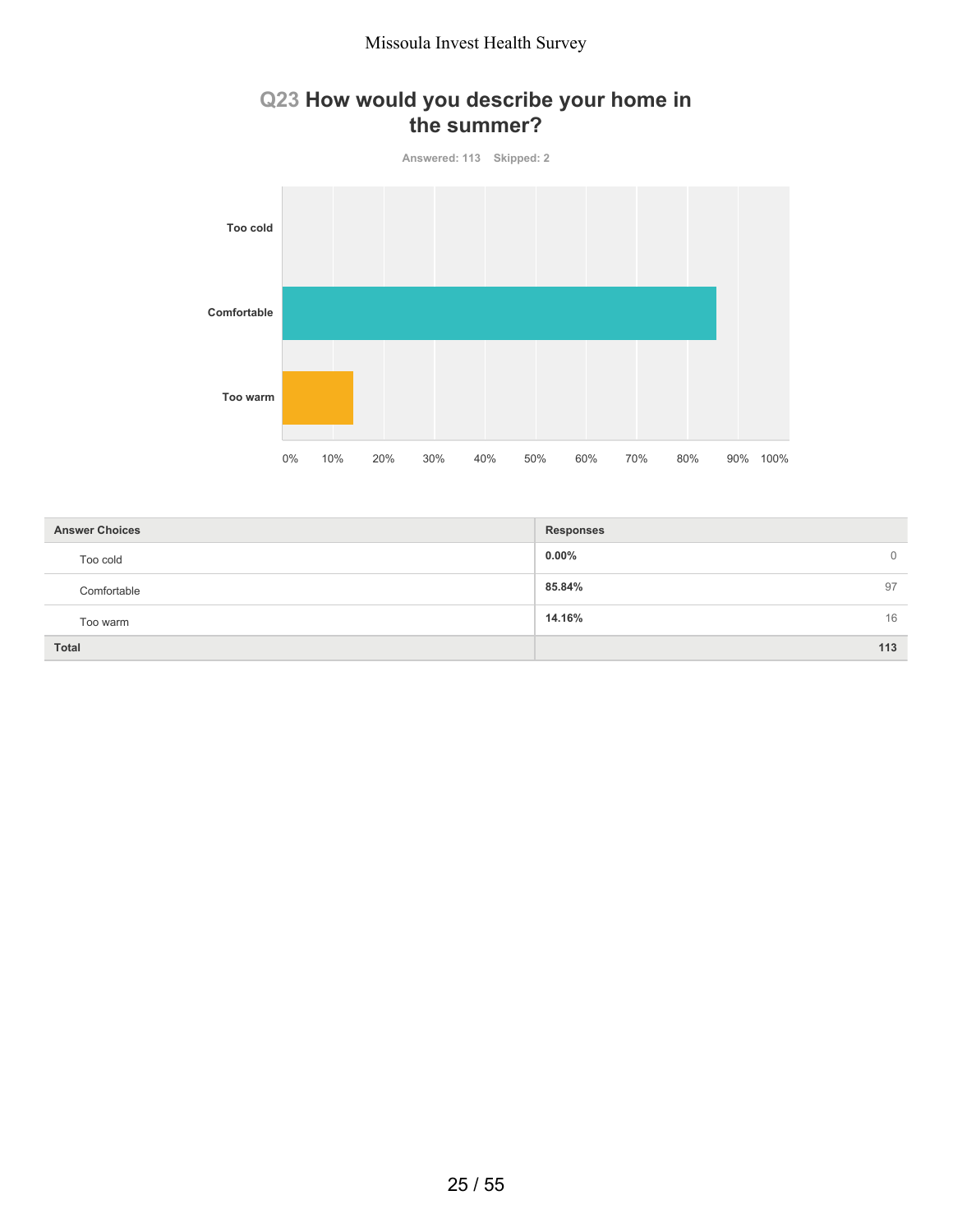## **Q24 How long have you lived in your current home?**



| <b>Answer Choices</b> | <b>Responses</b> |
|-----------------------|------------------|
| Less than 1 year      | 18<br>15.79%     |
| 1-5 years             | 48<br>42.11%     |
| 6-10 years            | 18.42%<br>21     |
| More than 11 years    | 27<br>23.68%     |
| Total                 | 114              |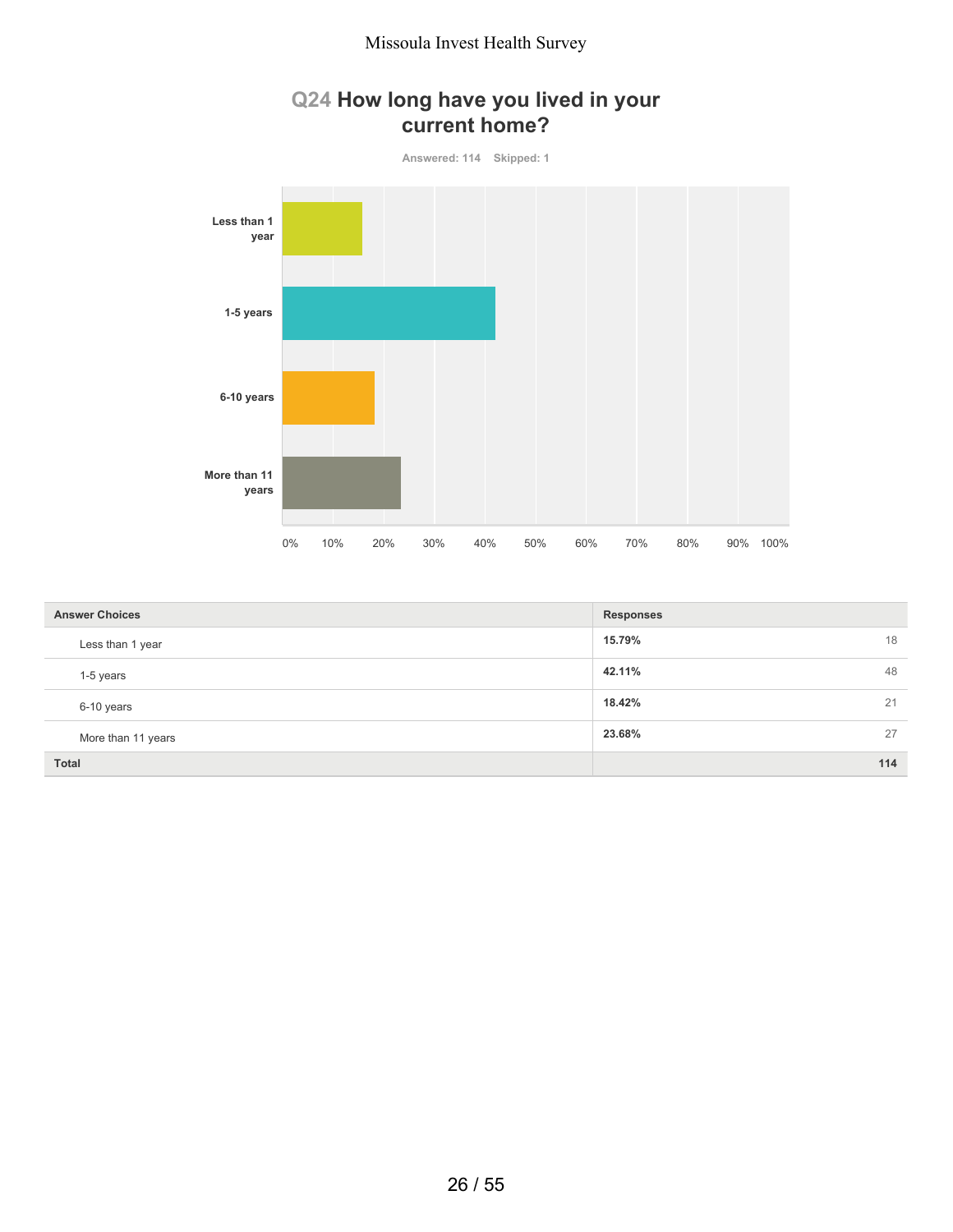#### **Q25 What 3 features do you think support physical activity and mental health in your neighborhood? (choose only 3) Answered: 112 Skipped: 3 Access to groceries an... Affordable housing** Q25 What 3 features do you think support **Close to** physical activity and mental health in your **downtown** neighborhood? (choose only 3) **Diversity of** Answered: 111 Skipped: 3 **people Bike Path Parks Trail Good schools**



| <b>Answer Choices</b>            | <b>Responses</b> |    |
|----------------------------------|------------------|----|
| Access to groceries and shopping | 48.21%           | 54 |
| Affordable housing               | 23.21%           | 26 |
| Close to downtown                | 22.32%           | 25 |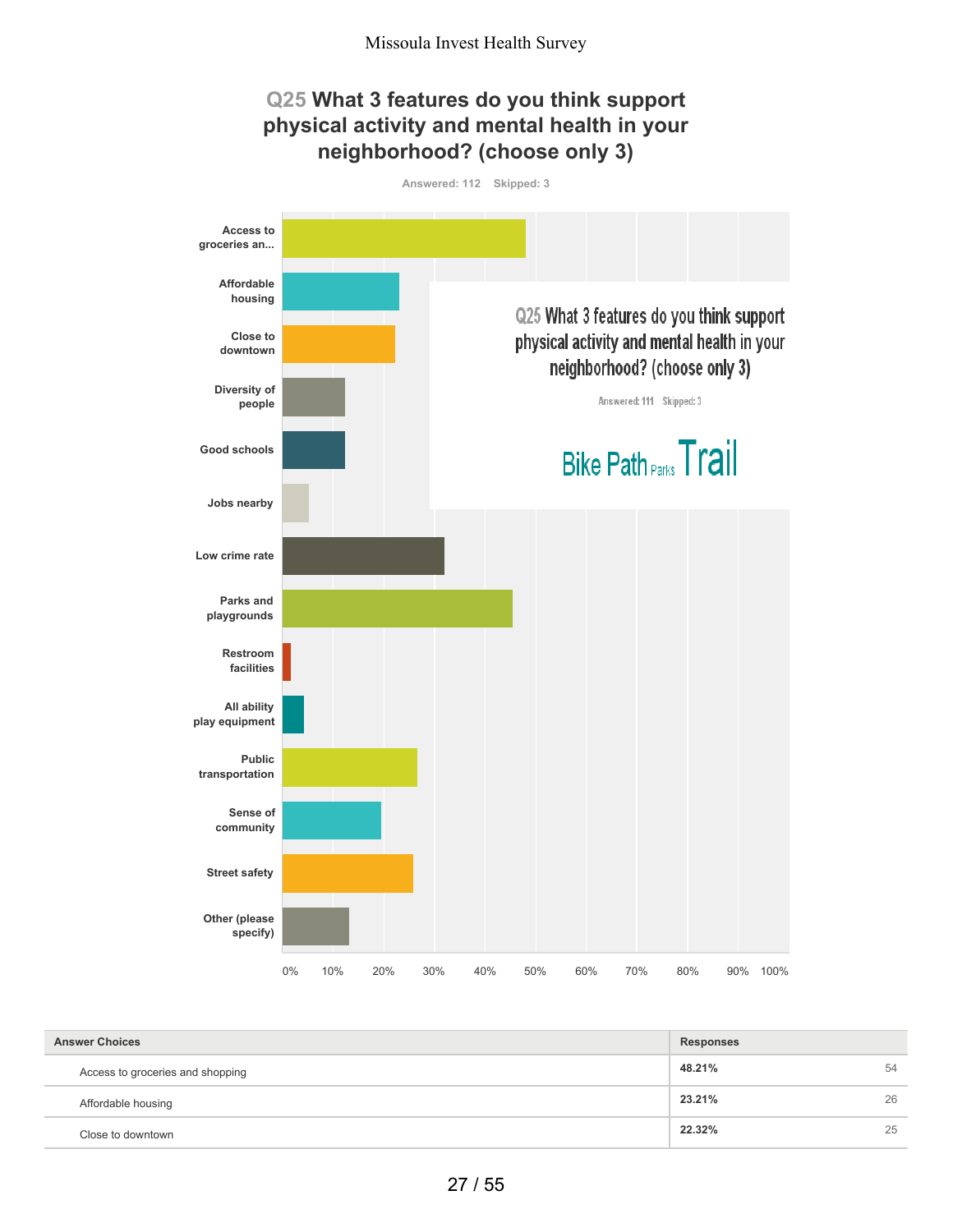| Diversity of people           | 12.50% | 14             |
|-------------------------------|--------|----------------|
| Good schools                  | 12.50% | 14             |
| Jobs nearby                   | 5.36%  | 6              |
| Low crime rate                | 32.14% | 36             |
| Parks and playgrounds         | 45.54% | 51             |
| Restroom facilities           | 1.79%  | $\overline{2}$ |
| All ability play equipment    | 4.46%  | 5              |
| Public transportation         | 26.79% | 30             |
| Sense of community            | 19.64% | 22             |
| Street safety                 | 25.89% | 29             |
| Other (please specify)        | 13.39% | 15             |
| <b>Total Respondents: 112</b> |        |                |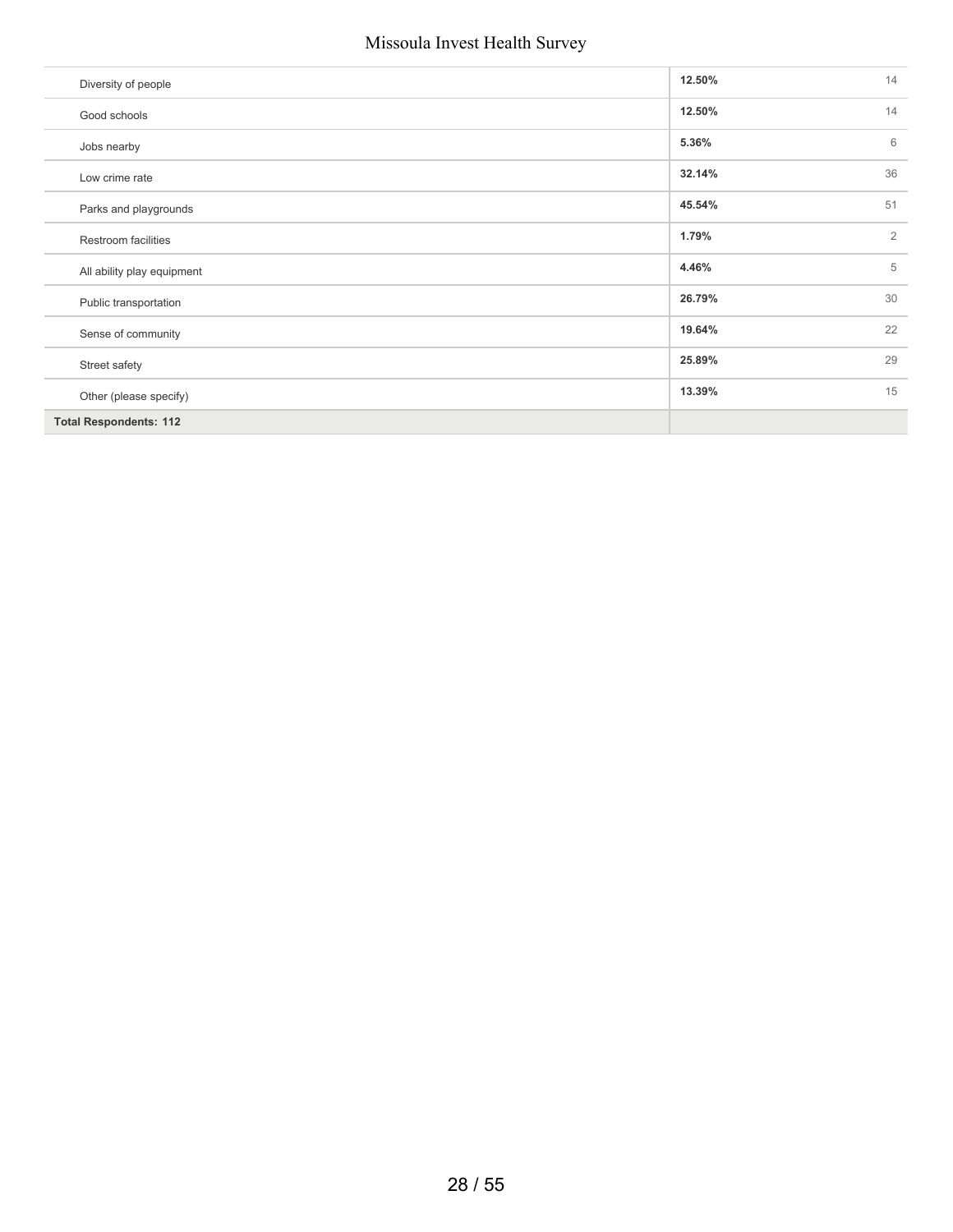## **Q26 What 3 features does your neighborhood need to better support physical activity and mental health? (Choose only 3)**

**Answered: 109 Skipped: 6**



Access to grocery stores and other shopping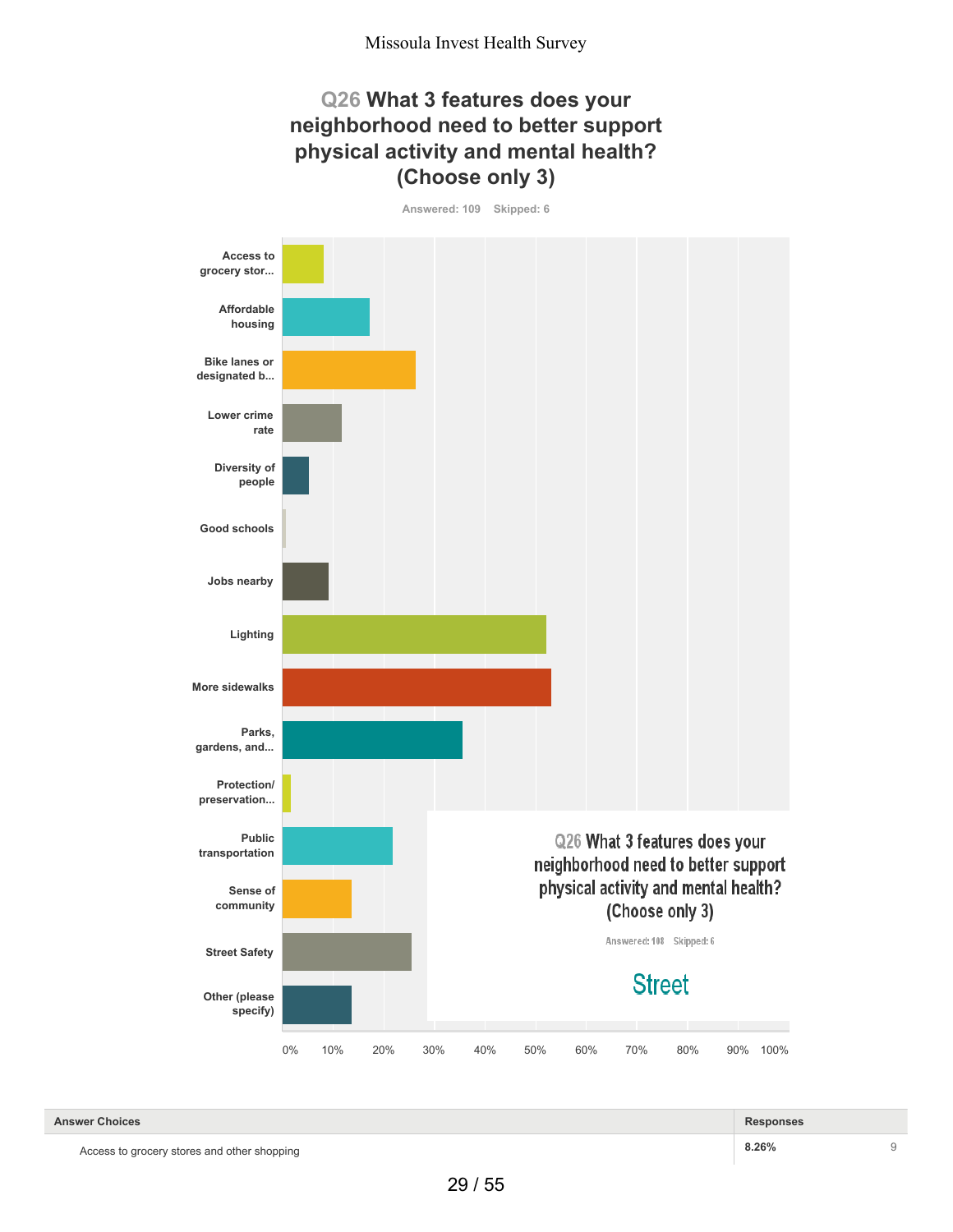| Affordable housing                                        | 17.43% | 19             |
|-----------------------------------------------------------|--------|----------------|
| Bike lanes or designated bike routes                      | 26.61% | 29             |
| Lower crime rate                                          | 11.93% | 13             |
| Diversity of people                                       | 5.50%  | 6              |
| Good schools                                              | 0.92%  | $\mathbf{1}$   |
| Jobs nearby                                               | 9.17%  | 10             |
| Lighting                                                  | 52.29% | 57             |
| More sidewalks                                            | 53.21% | 58             |
| Parks, gardens, and open spaces                           | 35.78% | 39             |
| Protection/ preservation of historic houses and buildings | 1.83%  | $\overline{2}$ |
| Public transportation                                     | 22.02% | 24             |
| Sense of community                                        | 13.76% | 15             |
| <b>Street Safety</b>                                      | 25.69% | 28             |
| Other (please specify)                                    | 13.76% | 15             |
| <b>Total Respondents: 109</b>                             |        |                |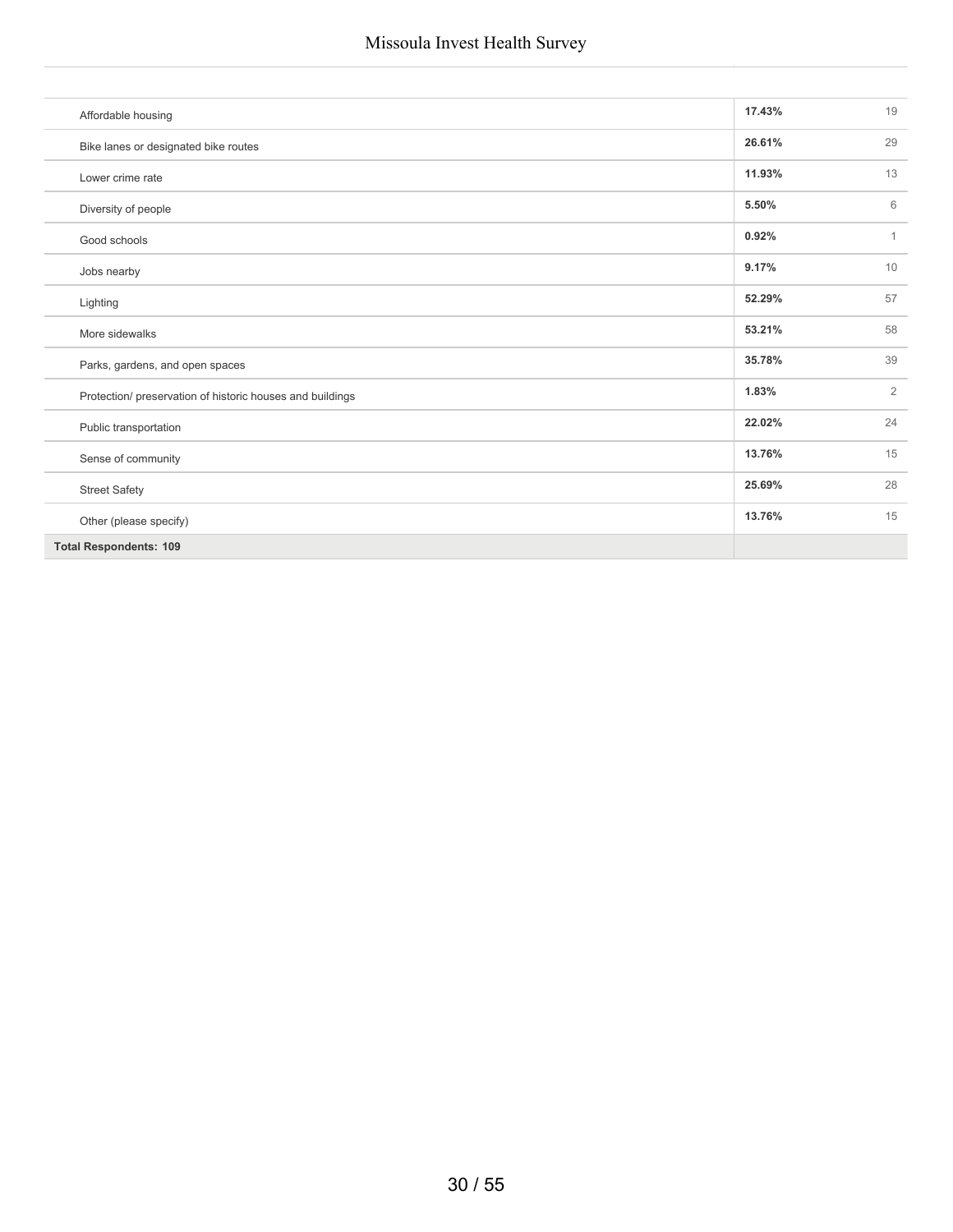



| <b>Answer Choices</b>              | <b>Responses</b> |
|------------------------------------|------------------|
| Go for walks, hikes, or bike rides | 18.35%<br>20     |
| Childcare                          | 6<br>5.50%       |
| Neighborhood cleanup               | 6<br>5.50%       |
| Parties, meals, talking, ect.      | 33<br>30.28%     |
| Plan neighborhood activities       | 6<br>5.50%       |
| Yard work and home repair          | 26<br>23.85%     |
| None of the above                  | 51<br>46.79%     |
| Other (please specify)             | 11<br>10.09%     |
| <b>Total Respondents: 109</b>      |                  |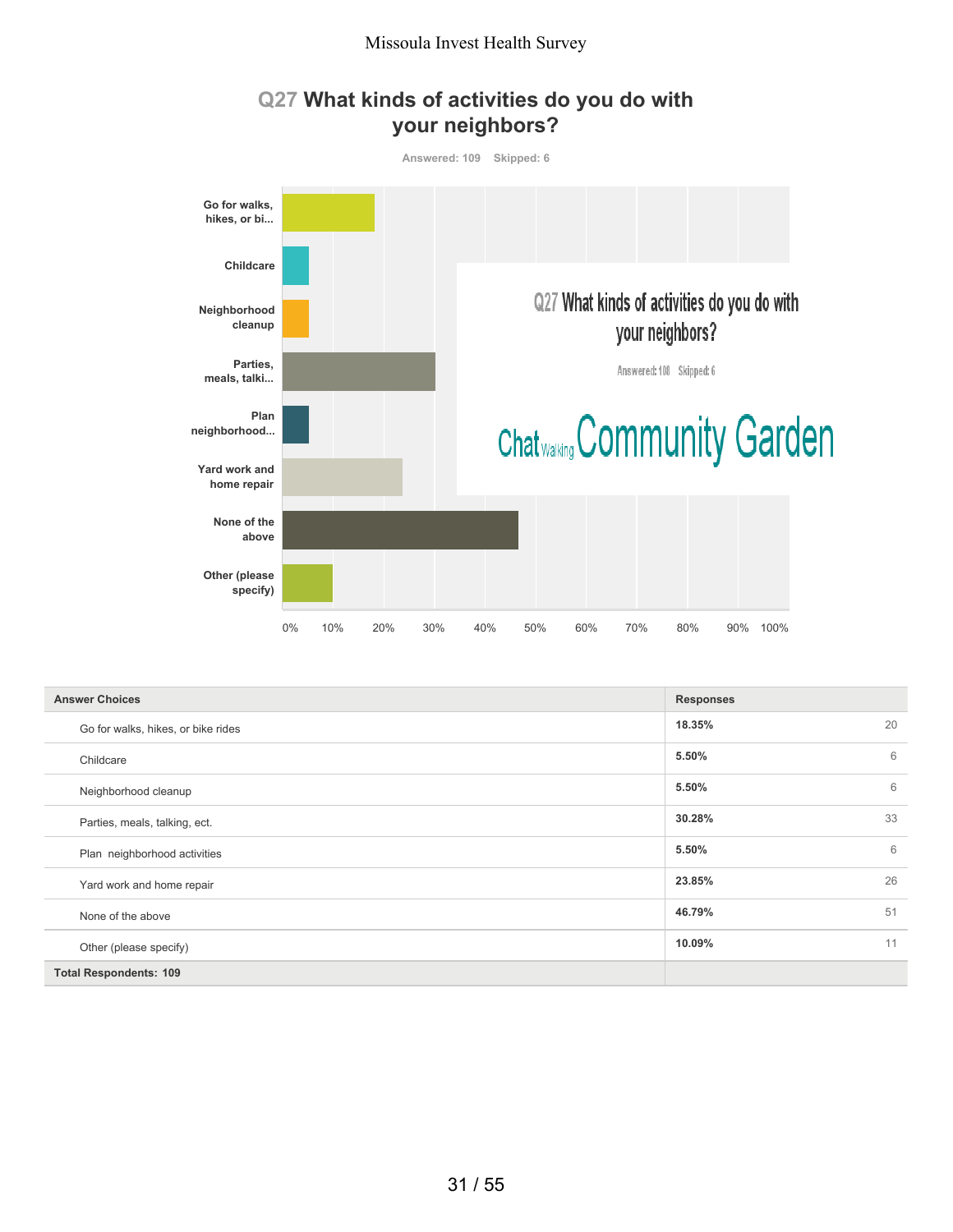# **Q28 Do you grow some of your own food?**



| <b>Answer Choices</b> | <b>Responses</b> |
|-----------------------|------------------|
| Yes                   | 41.82%<br>46     |
| No                    | 58.18%<br>64     |
| <b>Total</b>          | 110              |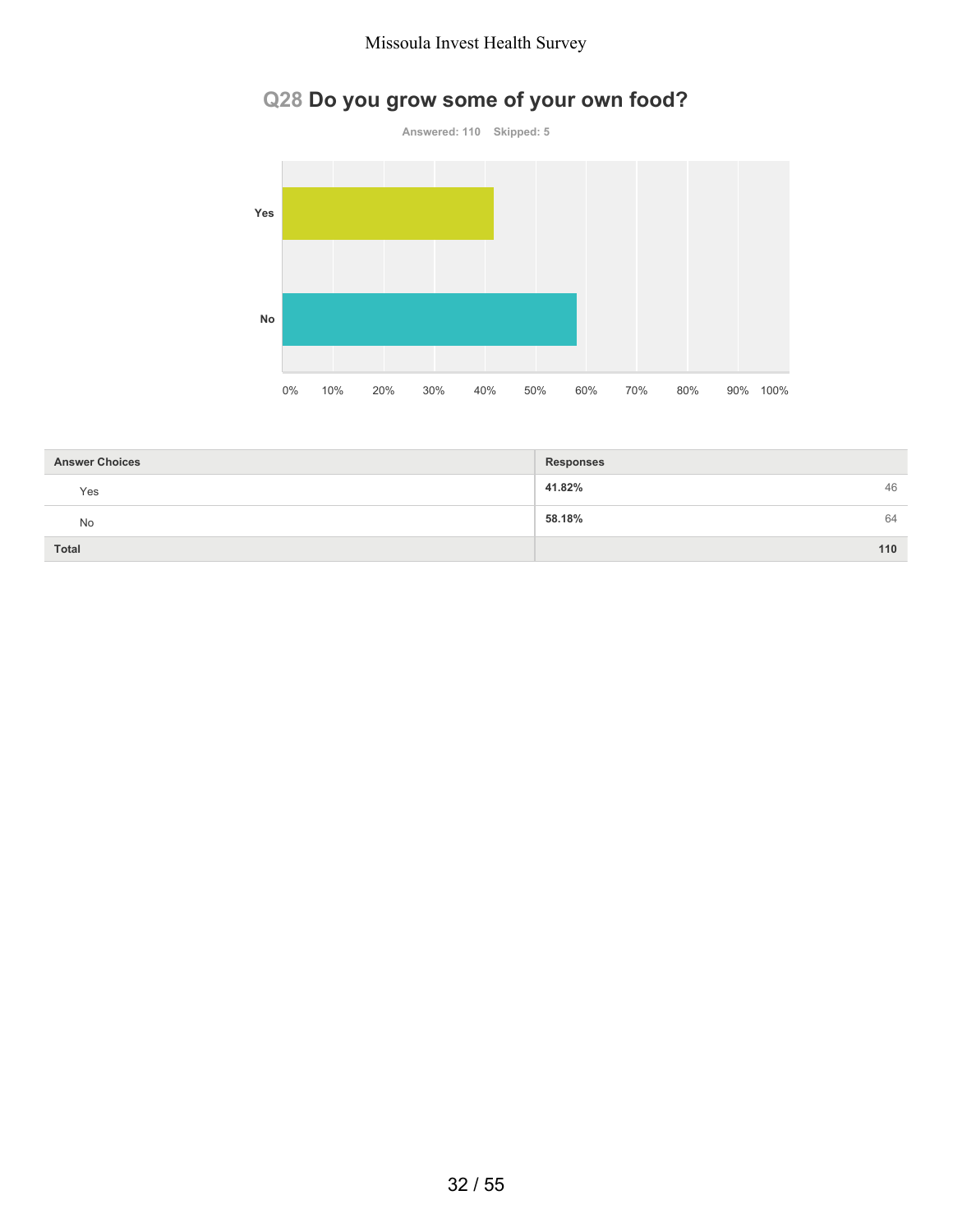## **Q29 During the last 12 months, have you gone to a supermarket or grocery store with 5 blocks of your home?**



| <b>Answer Choices</b> | <b>Responses</b> |
|-----------------------|------------------|
| Yes                   | 51.40%<br>55     |
| <b>No</b>             | 48.60%<br>52     |
| <b>Total</b>          | 107              |
|                       |                  |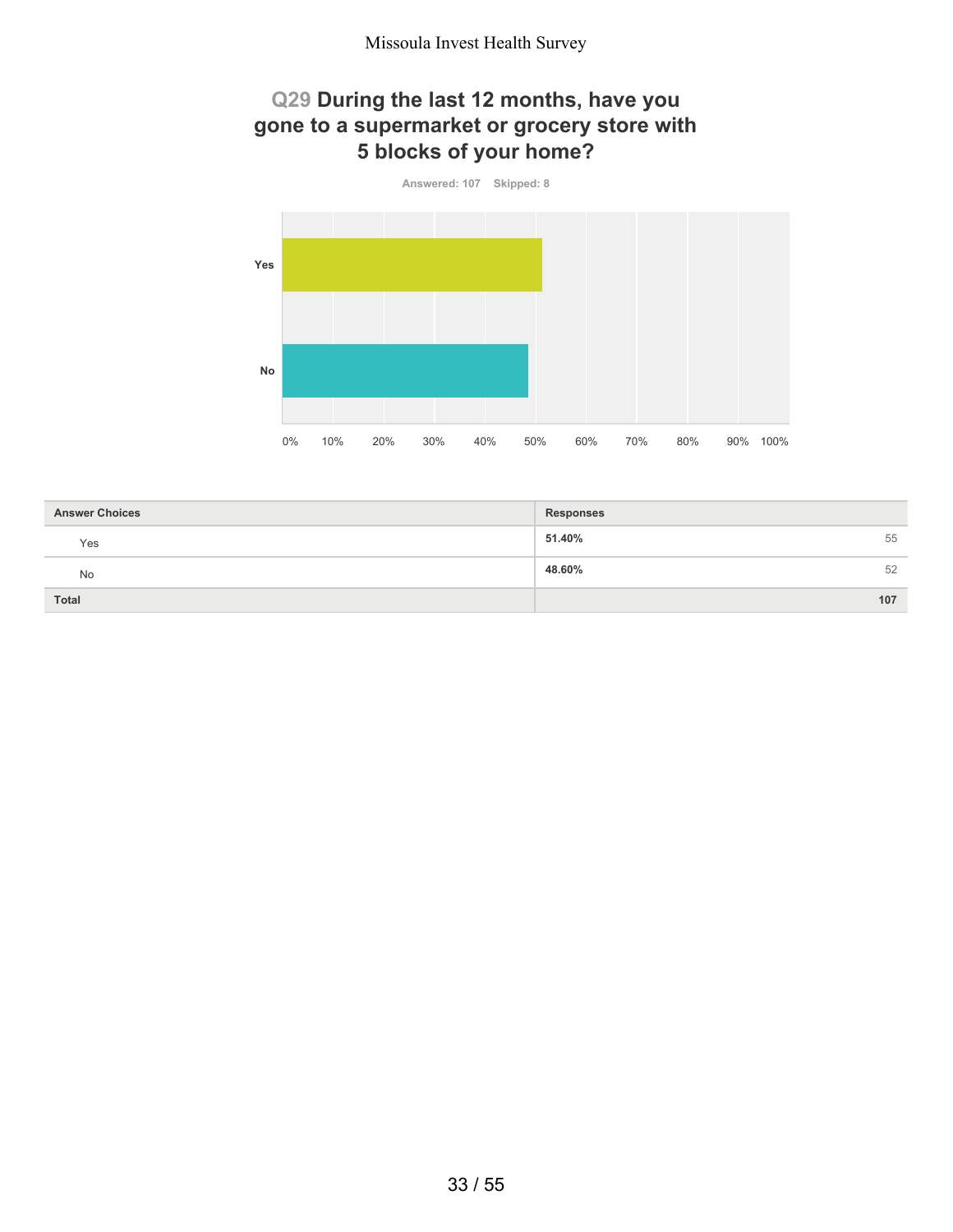## **Q30 Think about the businesses and services in your neighborhood. Which of them do you currently use? (check all that apply)**



| <b>Answer Choices</b>            | <b>Responses</b> |    |
|----------------------------------|------------------|----|
| Auto repair                      | 17.48%           | 18 |
| Gas station or Convenience store | 75.73%           | 78 |
| Food Co-op                       | 12.62%           | 13 |
| Retail grocery                   | 67.96%           | 70 |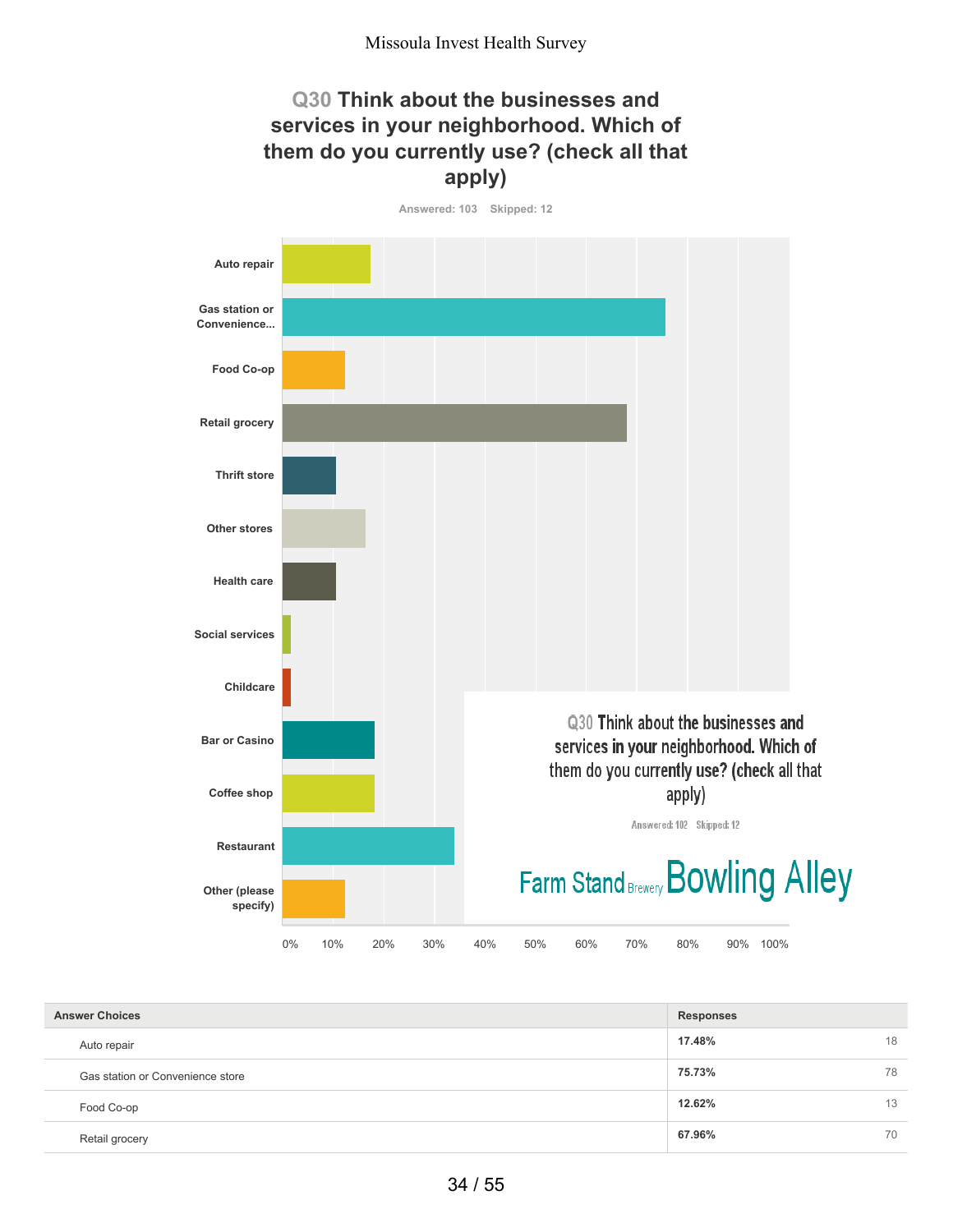| Thrift store                  | 10.68% | 11             |
|-------------------------------|--------|----------------|
| Other stores                  | 16.50% | 17             |
| Health care                   | 10.68% | 11             |
| Social services               | 1.94%  | $\overline{2}$ |
| Childcare                     | 1.94%  | $\overline{2}$ |
| Bar or Casino                 | 18.45% | 19             |
| Coffee shop                   | 18.45% | 19             |
| Restaurant                    | 33.98% | 35             |
| Other (please specify)        | 12.62% | 13             |
| <b>Total Respondents: 103</b> |        |                |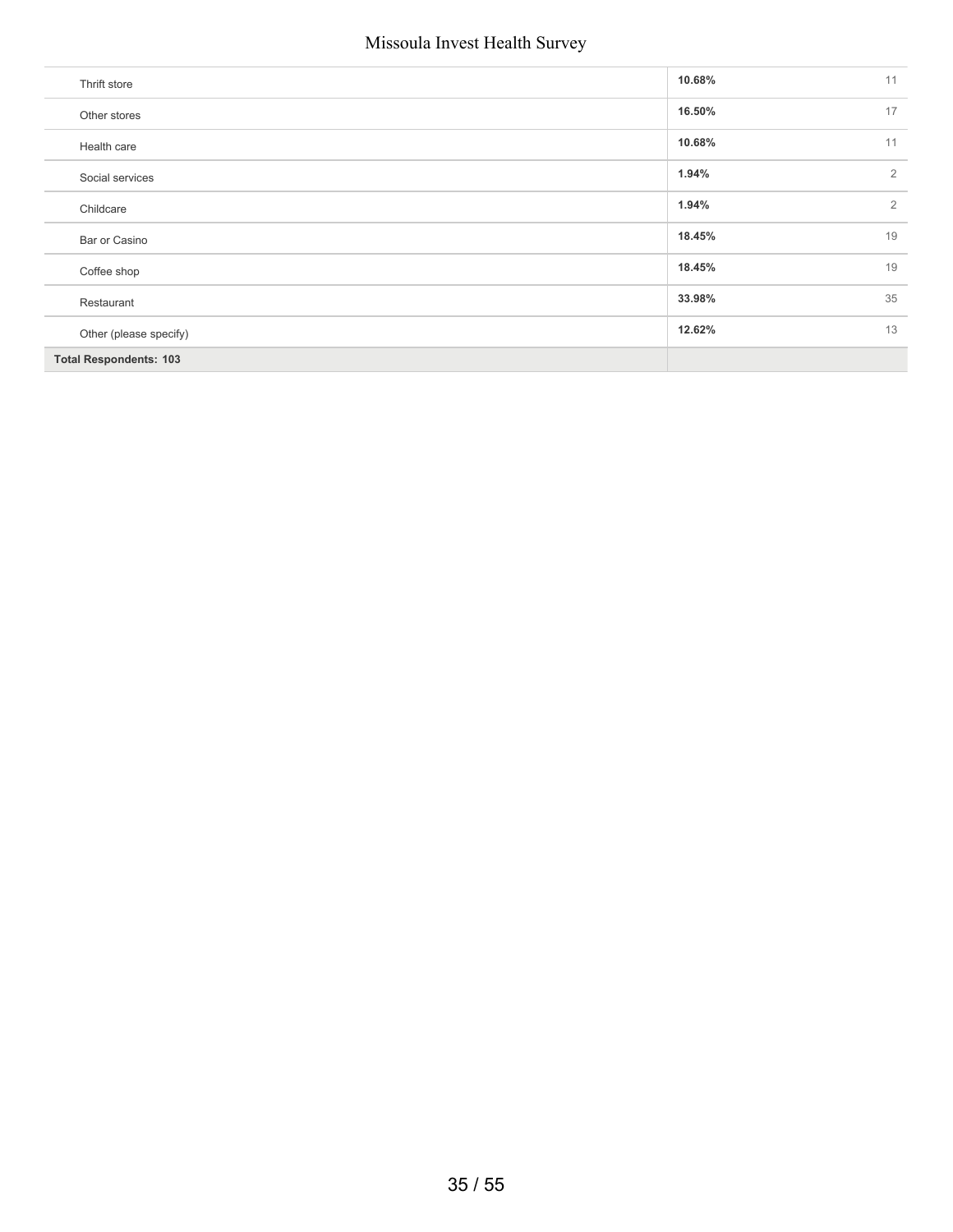**Q31 Which of these types of businesses and services would you like to see in your neighborhood? (check all that apply)**

**Answered: 90 Skipped: 25**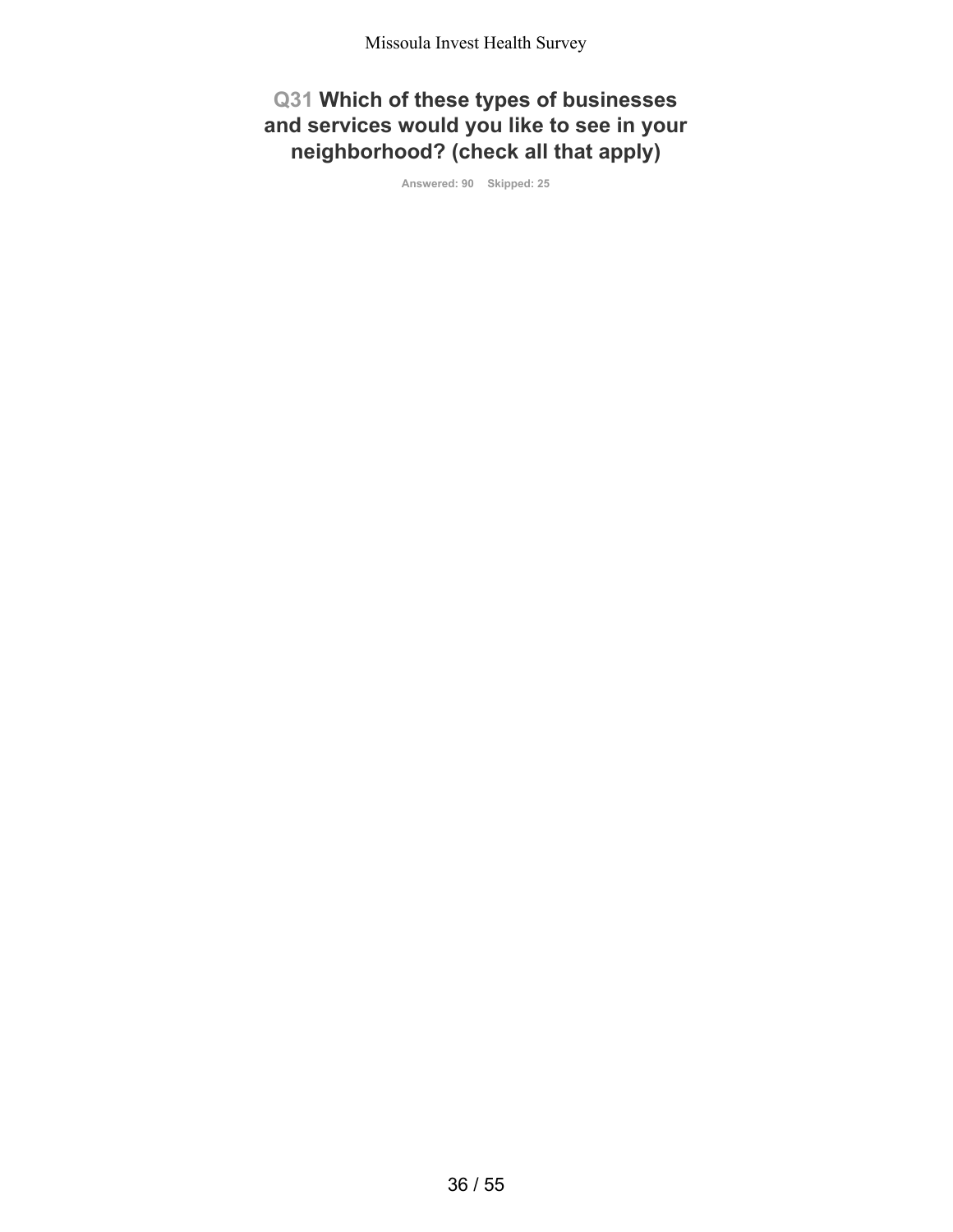

| <b>Answer Choices</b> | <b>Responses</b> |        |
|-----------------------|------------------|--------|
| Auto repair           | 2.22%            | $\sim$ |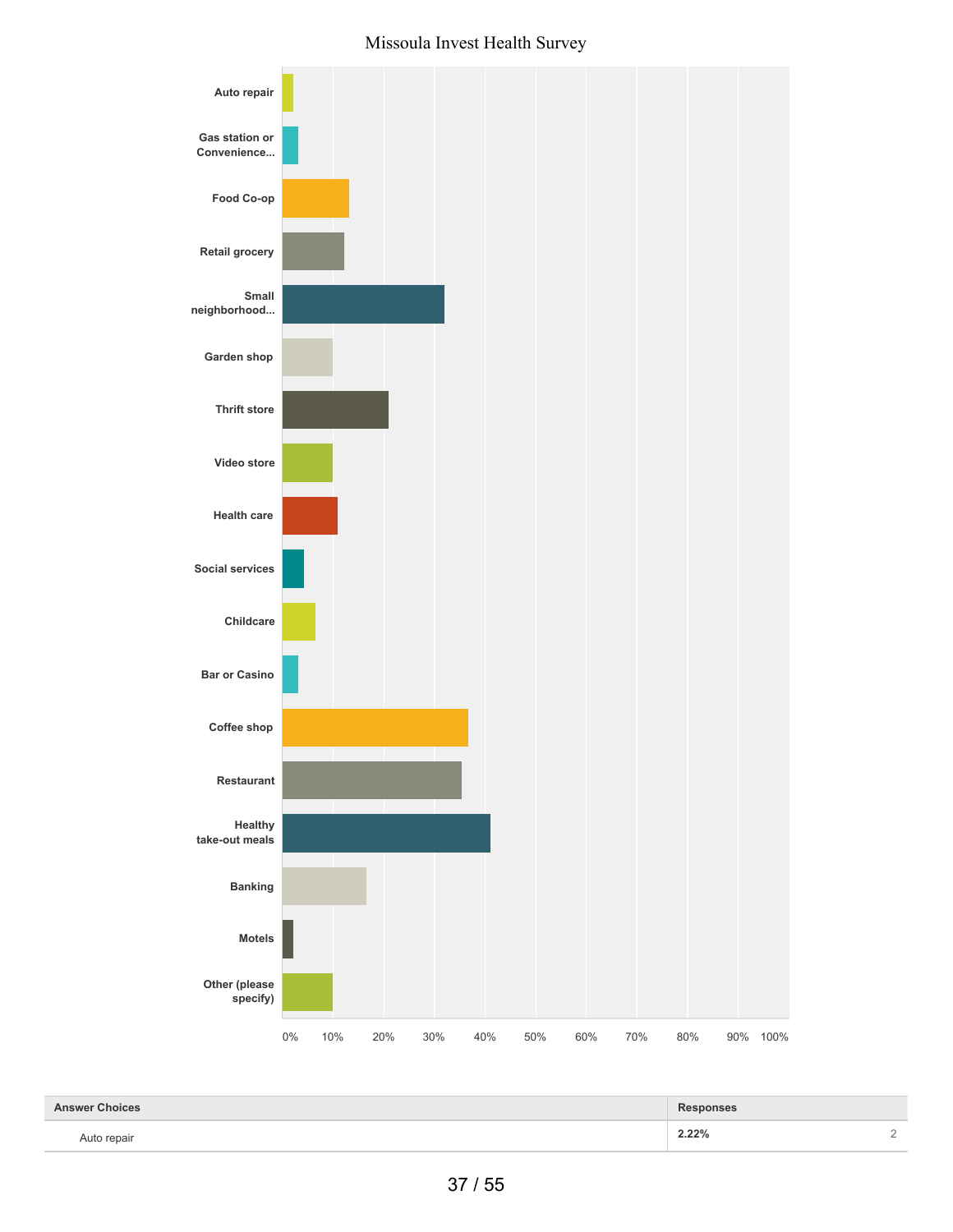| Gas station or Convenience store | 3.33%  | 3              |
|----------------------------------|--------|----------------|
| Food Co-op                       | 13.33% | 12             |
| Retail grocery                   | 12.22% | 11             |
| Small neighborhood grocery       | 32.22% | 29             |
| Garden shop                      | 10.00% | $\mathsf{9}$   |
| Thrift store                     | 21.11% | 19             |
| Video store                      | 10.00% | $\mathsf{9}$   |
| Health care                      | 11.11% | 10             |
| Social services                  | 4.44%  | $\overline{4}$ |
| Childcare                        | 6.67%  | 6              |
| Bar or Casino                    | 3.33%  | 3              |
| Coffee shop                      | 36.67% | 33             |
| Restaurant                       | 35.56% | 32             |
| Healthy take-out meals           | 41.11% | 37             |
| Banking                          | 16.67% | 15             |
| Motels                           | 2.22%  | $\overline{2}$ |
| Other (please specify)           | 10.00% | 9              |
| <b>Total Respondents: 90</b>     |        |                |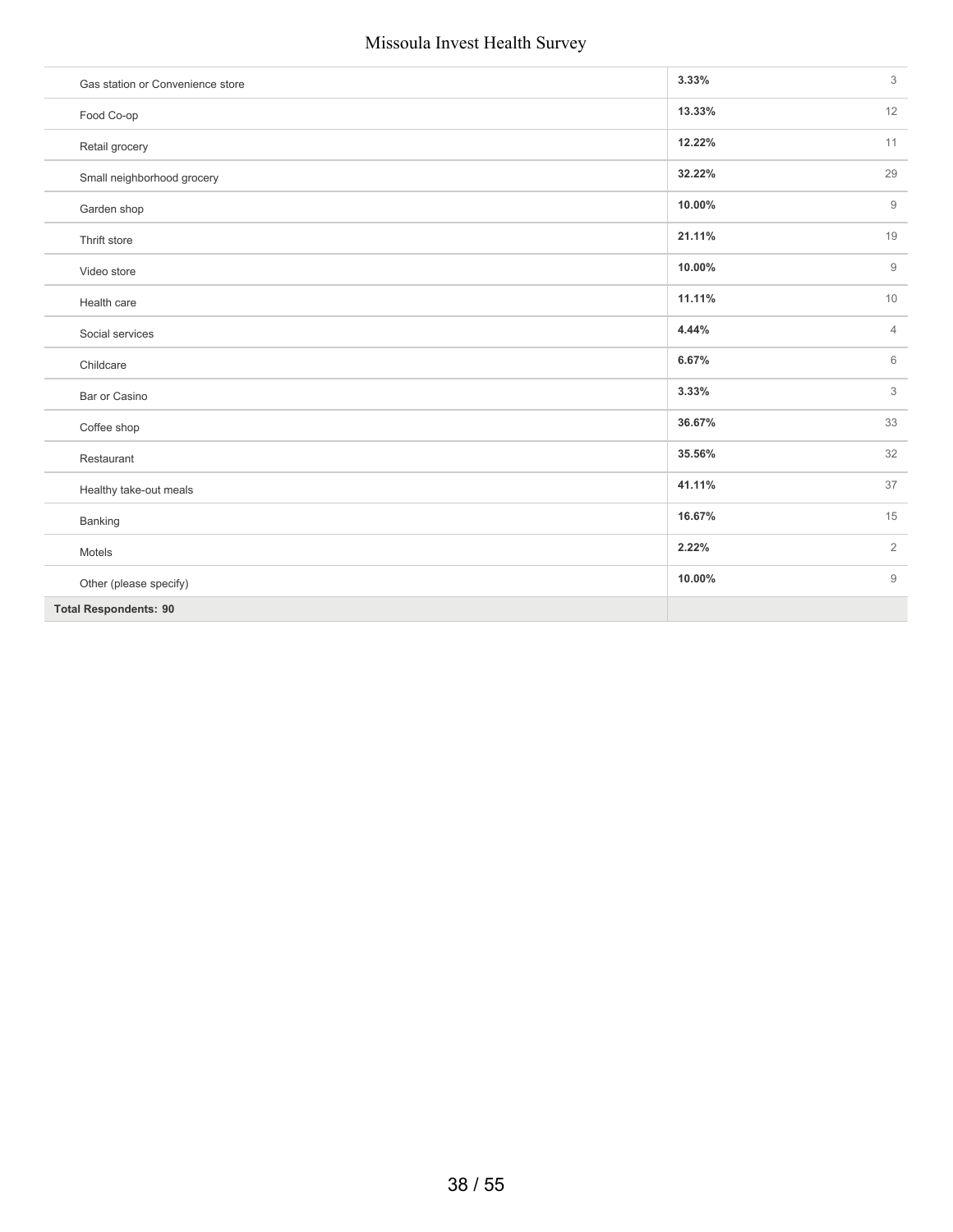## **Q32 What 3 social activities do you think would best support physical activity and mental health in your neighborhood? (choose only 3)**



| <b>Answer Choices</b>                             | <b>Responses</b> |    |
|---------------------------------------------------|------------------|----|
| After-school programs                             | 36.84%           | 35 |
| Car loan or sharing programs                      | 9.47%            | 9  |
| Childcare co-op                                   | 11.58%           | 11 |
| Community center with space for physical activity | 57.89%           | 55 |
| Dance, drama, or art programs                     | 29.47%           | 28 |
| Preschool programs                                | 11.58%           | 11 |
| Senior programs                                   | 41.05%           | 39 |
| Teen programs                                     | 14.74%           | 14 |
| Other (please specify)                            | 9.47%            | 9  |
| <b>Total Respondents: 95</b>                      |                  |    |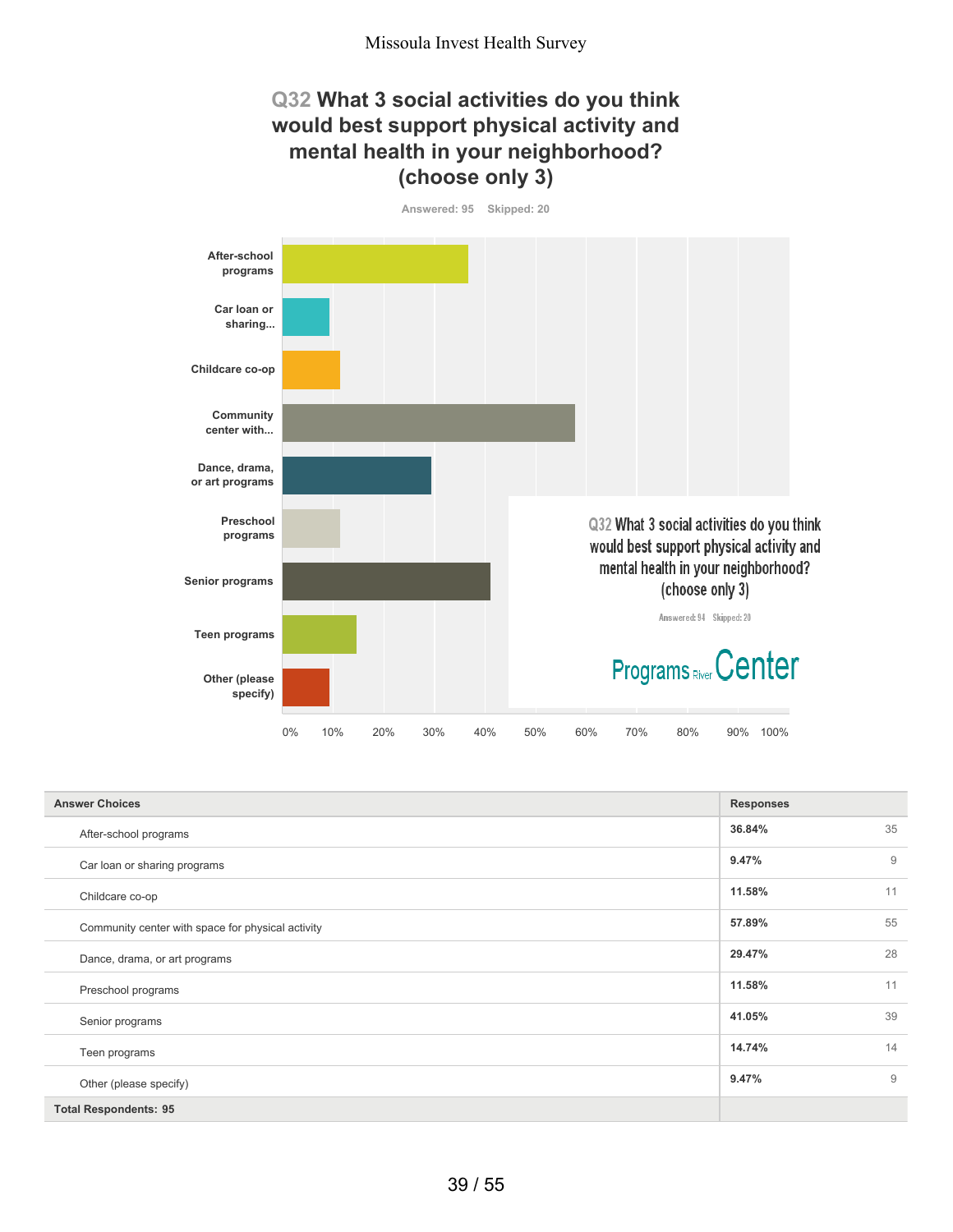## **Q33 During the last 12 months, how often did you use each of the following near where you live:**



|                              | Often          | <b>Sometimes</b> | Rarely         | <b>Never</b>   | Not near me | <b>Total</b> | <b>Weighted Average</b> |
|------------------------------|----------------|------------------|----------------|----------------|-------------|--------------|-------------------------|
| Public transportation        | 3.77%          | 11.32%           | 16.04%         | 57.55%         | 11.32%      |              |                         |
|                              | $\overline{4}$ | 12               | 17             | 61             | 12          | 106          | 3.61                    |
| Sidewalks                    | 49.54%         | 23.85%           | 8.26%          | 4.59%          | 13.76%      |              |                         |
|                              | 54             | 26               | $\overline{9}$ | 5              | 15          | 109          | 2.09                    |
| <b>Bike lanes</b>            | 29.91%         | 5.61%            | 14.02%         | 33.64%         | 16.82%      |              |                         |
|                              | 32             | 6                | 15             | 36             | 18          | 107          | 3.02                    |
| Recreational paths or trails | 49.54%         | 17.43%           | 13.76%         | 14.68%         | 4.59%       |              |                         |
|                              | 54             | 19               | 15             | 16             | 5           | 109          | 2.07                    |
| Local streets and roads      | 91.82%         | 5.45%            | 1.82%          | 0.91%          | $0.00\%$    |              |                         |
|                              | 101            | 6                | $\overline{2}$ | $\overline{A}$ | $\Omega$    | 110          | 1.12                    |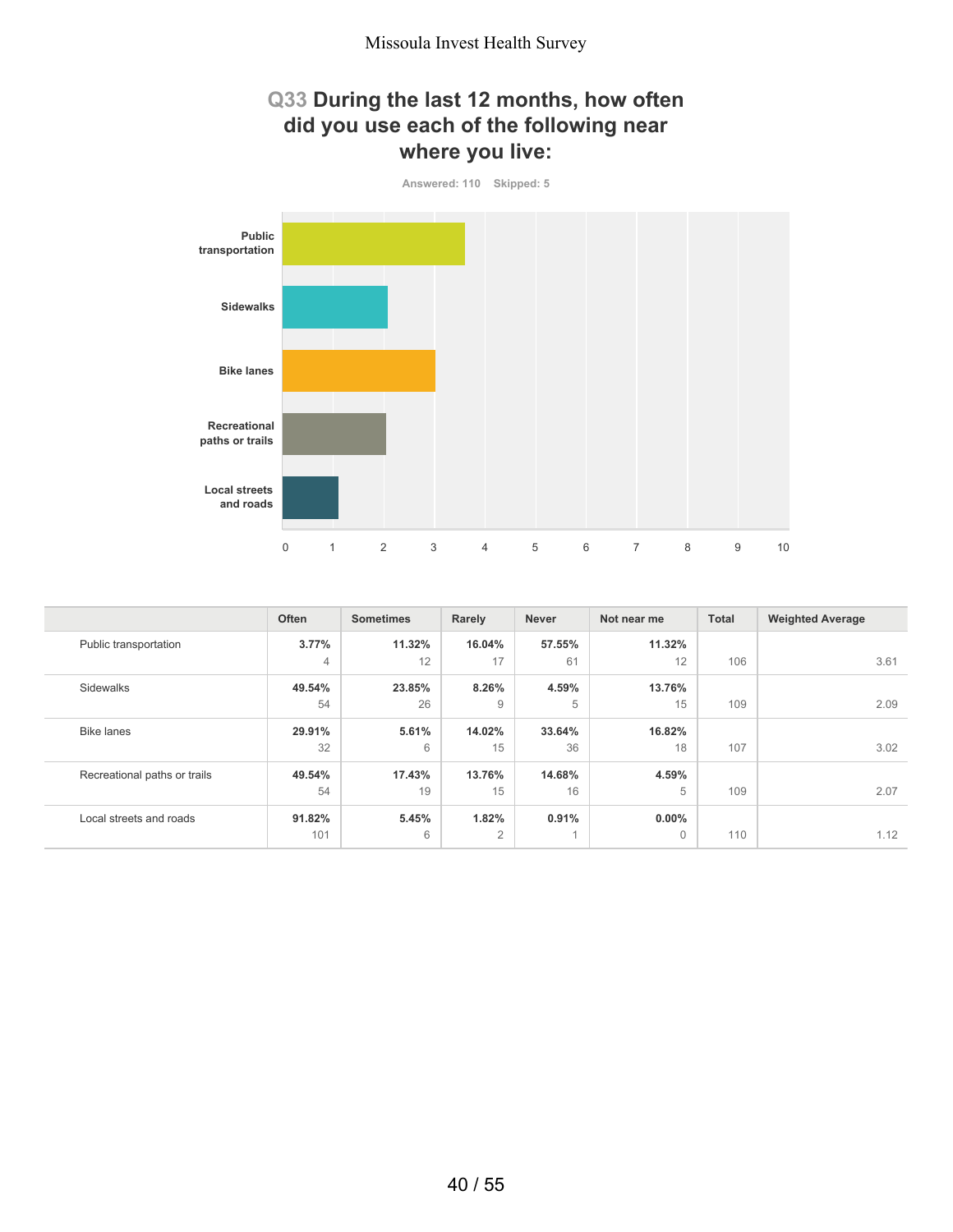## **Q34 During the last 12 months, have you gone to a park, playground, or other green space?**



| <b>Answer Choices</b> | <b>Responses</b> |
|-----------------------|------------------|
| Yes                   | 84.47%<br>87     |
| <b>No</b>             | 15.53%<br>16     |
| <b>Total</b>          | 103              |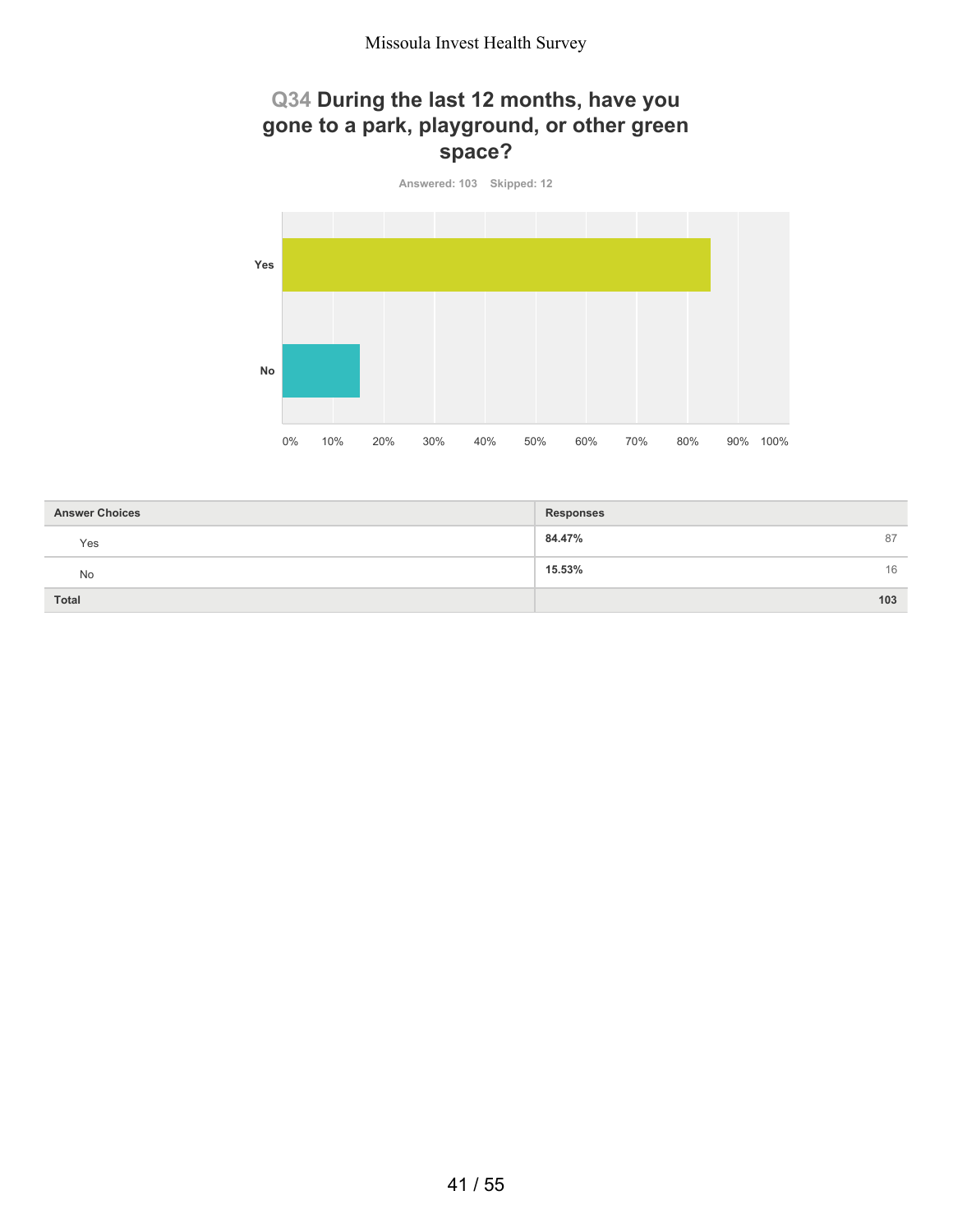## **Q35 If you answered NO, what is the major reason you did not go to a park, playground, or green space? (if you answered yes to the previous question, please skip this question)**



| <b>Answer Choices</b>                | <b>Responses</b> |              |
|--------------------------------------|------------------|--------------|
| There are no place like that near me | 50.00%           | 8            |
| I am not interested in going         | 31.25%           | 5            |
| I have no way of getting there       | $0.00\%$         | $\mathbf{0}$ |
| It is not safe there                 | 6.25%            |              |
| Other (please specify)               | 12.50%           | 2            |
| <b>Total</b>                         |                  | 16           |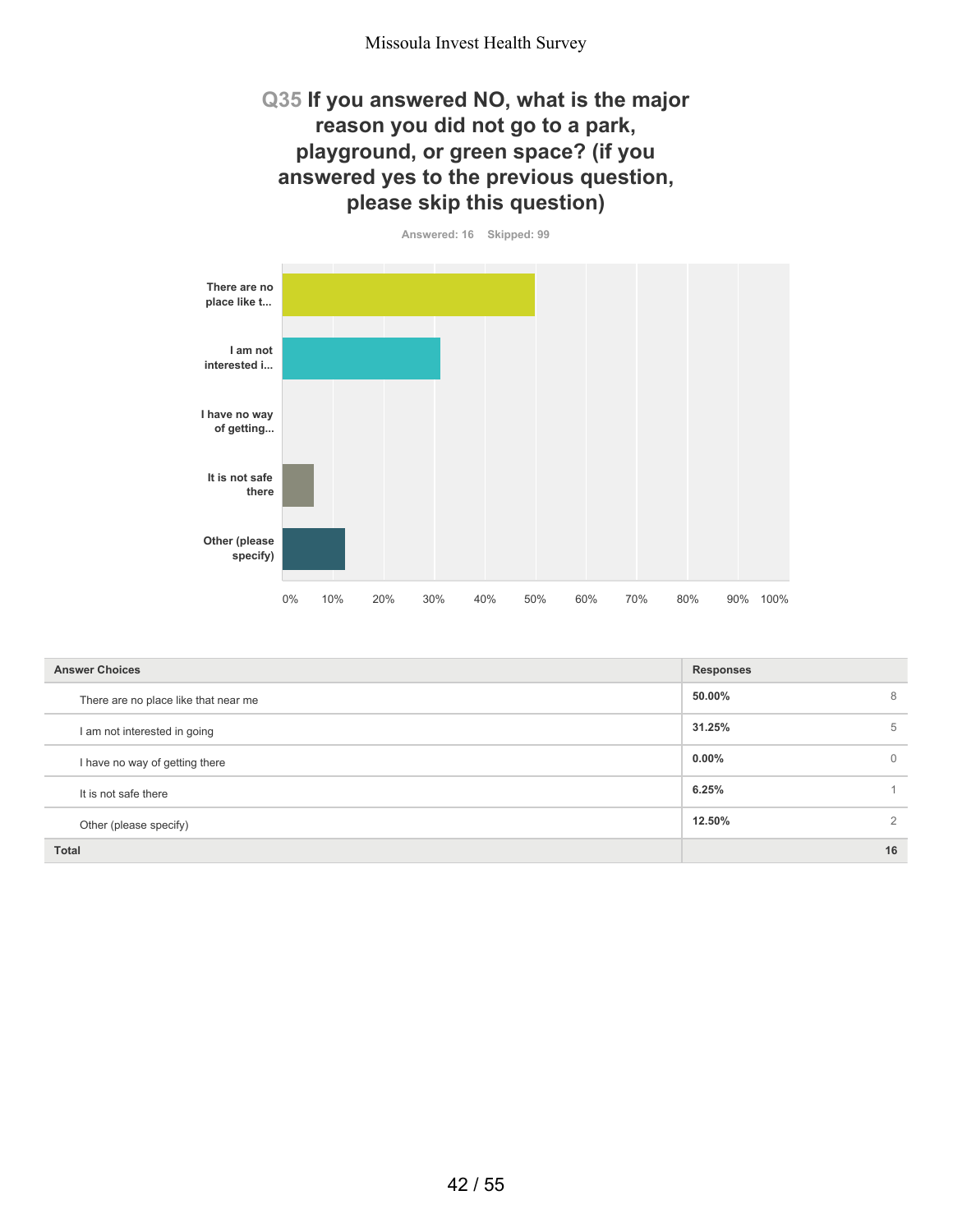## **Q36 What 3 improvements to park and recreation facilities do you think would best support physical activity and mental health in your neighborhood? (choose only 3)**



| <b>Answer Choices</b> | Responses |  |
|-----------------------|-----------|--|
| Baseball fields       | 5.05%     |  |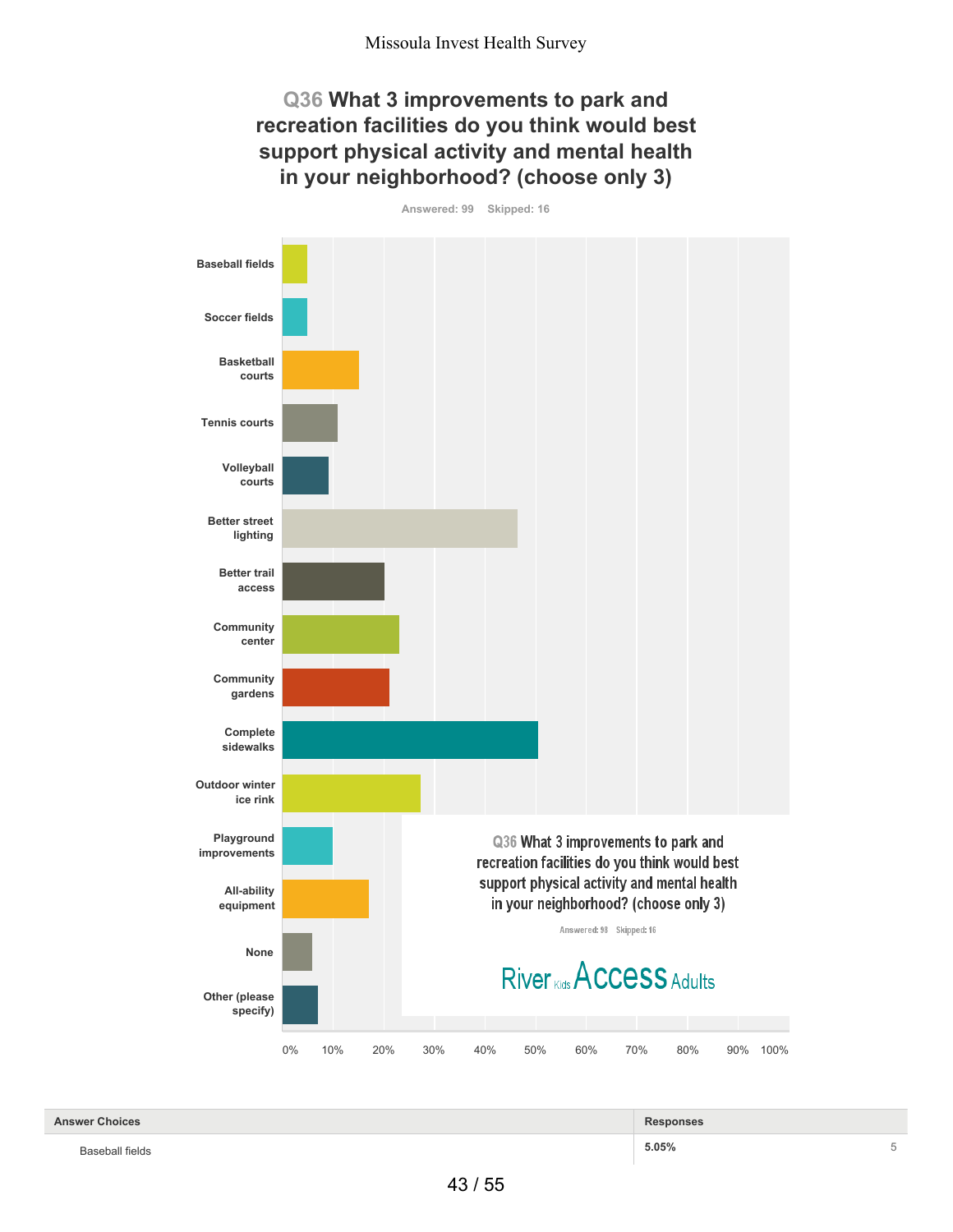| Soccer fields                | 5.05%  | 5              |
|------------------------------|--------|----------------|
| <b>Basketball courts</b>     | 15.15% | 15             |
| Tennis courts                | 11.11% | 11             |
| Volleyball courts            | 9.09%  | $9$            |
| Better street lighting       | 46.46% | 46             |
| Better trail access          | 20.20% | 20             |
| Community center             | 23.23% | 23             |
| Community gardens            | 21.21% | 21             |
| Complete sidewalks           | 50.51% | 50             |
| Outdoor winter ice rink      | 27.27% | 27             |
| Playground improvements      | 10.10% | 10             |
| All-ability equipment        | 17.17% | 17             |
| None                         | 6.06%  | 6              |
| Other (please specify)       | 7.07%  | $\overline{7}$ |
| <b>Total Respondents: 99</b> |        |                |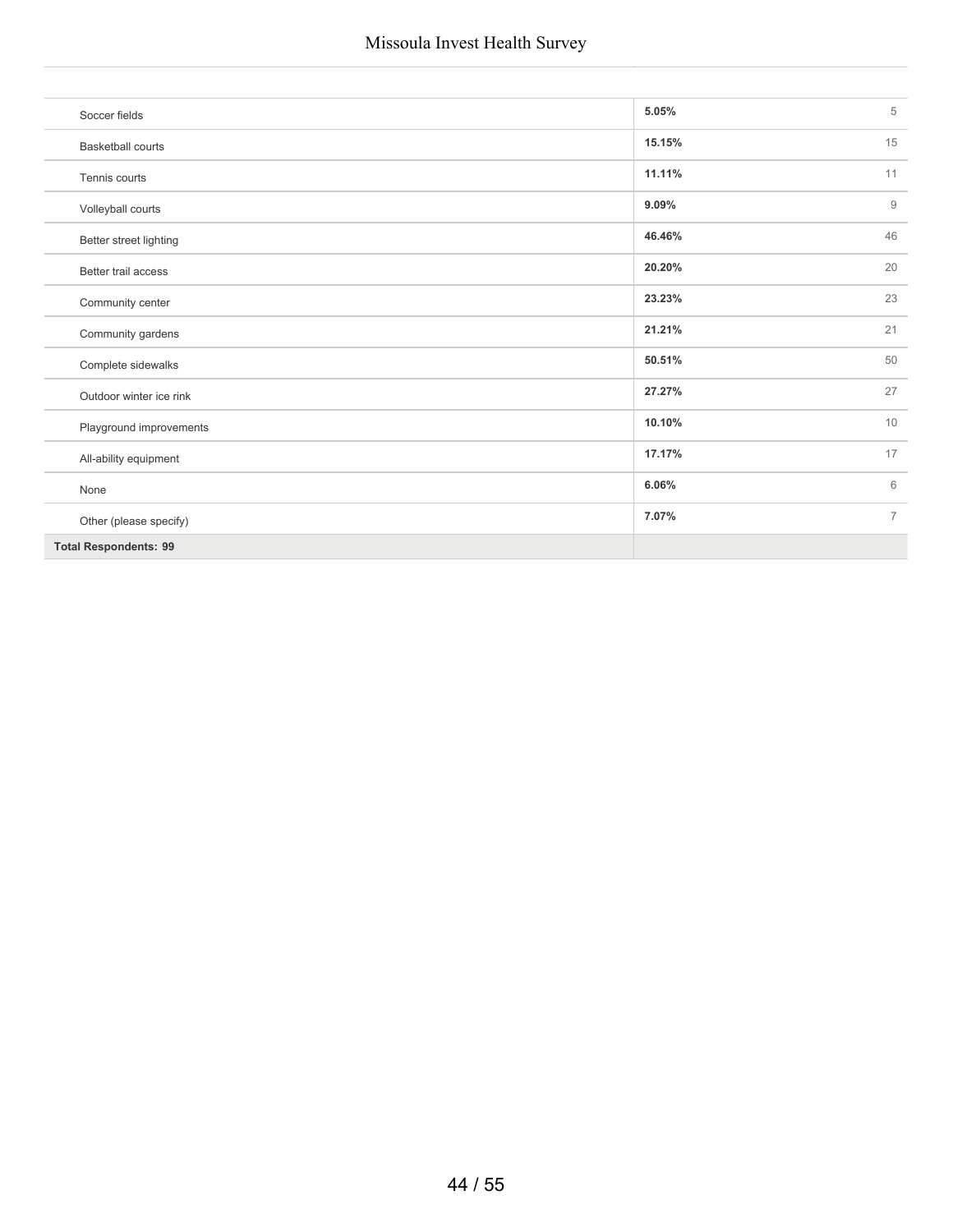

## **Q37 What form of transportation do you use the most?**

| <b>Answer Choices</b>  | <b>Responses</b>        |
|------------------------|-------------------------|
| Bicycle                | 9.71%<br>10             |
| <b>Bus</b>             | 3.88%<br>$\overline{4}$ |
| Car                    | 82<br>79.61%            |
| Car pool               | 0.97%<br>$\mathbf{1}$   |
| Motorcycle or scooter  | 0.97%                   |
| Walking                | 0.97%                   |
| Other (please specify) | 3.88%<br>$\overline{4}$ |
| <b>Total</b>           | 103                     |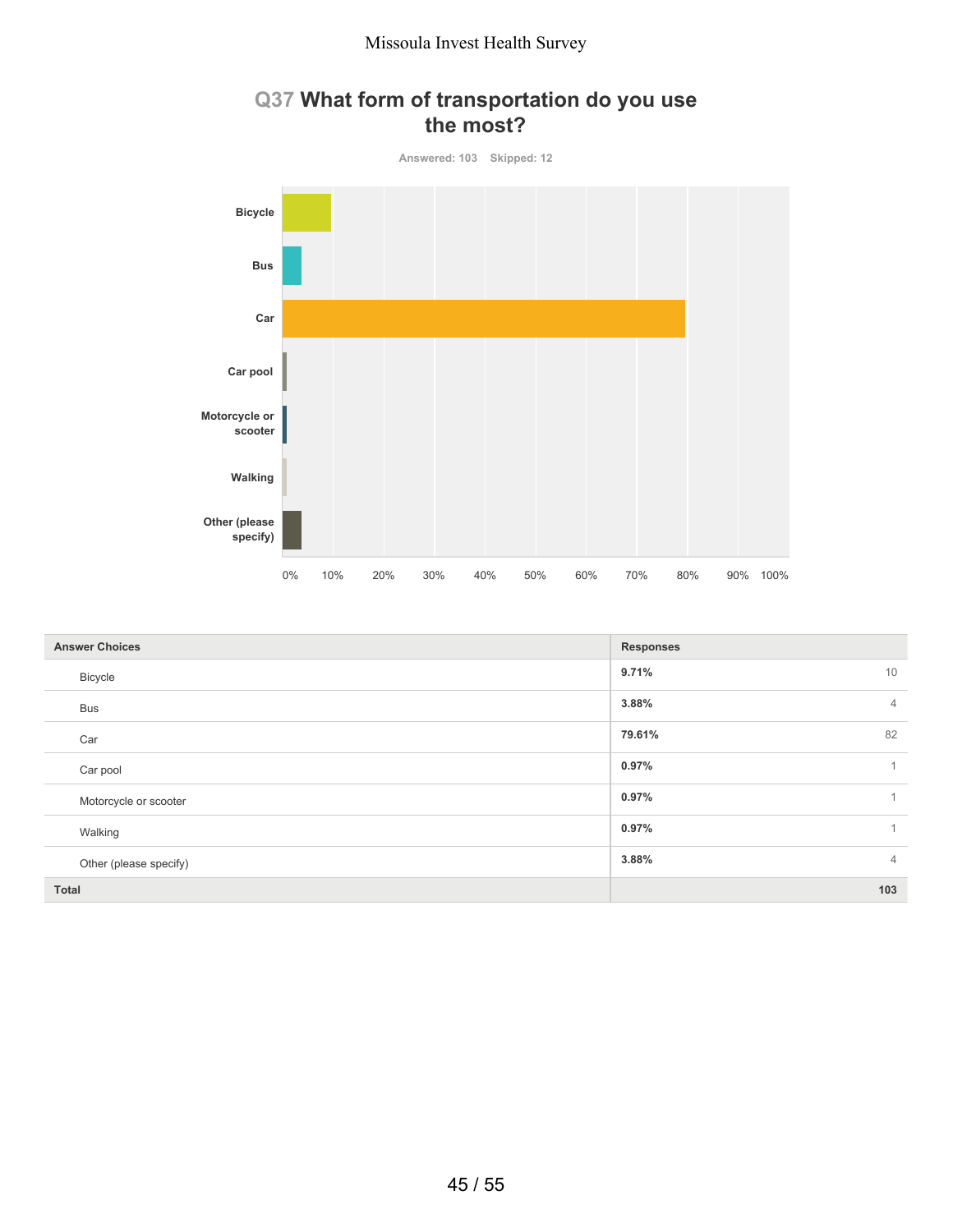## **Q38 What factors make it difficult for you to bike, walk and bus?**



| (no label)  |                      |                            |                           |                            |                                              |                           |                                           |                                    |              |
|-------------|----------------------|----------------------------|---------------------------|----------------------------|----------------------------------------------|---------------------------|-------------------------------------------|------------------------------------|--------------|
|             | It takes<br>too long | I feel<br>unsafe<br>biking | I am always<br>in a hurry | I do not<br>have a<br>bike | <b>Unplowed streets</b><br>make it difficult | There are no<br>sidewalks | <b>Bus schedules</b><br>don't work for me | I do not know the<br>bus schedules | <b>Total</b> |
| <b>Bike</b> | 14.29%               | 27.27%                     | 14.29%                    | 16.88%                     | 25.97%                                       | 1.30%                     | $0.00\%$                                  | $0.00\%$                           |              |
|             | 11                   | 21                         | 11                        | 13                         | 20                                           |                           | $\Omega$                                  | 0                                  | 77           |
| Walk        | 33.33%               | $0.00\%$                   | 9.72%                     | $0.00\%$                   | 12.50%                                       | 44.44%                    | $0.00\%$                                  | $0.00\%$                           |              |
|             | 24                   | 0                          | $\overline{ }$            | $\mathbf{0}$               | 9                                            | 32                        | $\Omega$                                  | $\Omega$                           | 72           |
| <b>Bus</b>  | 25.40%               | $0.00\%$                   | 7.94%                     | $0.00\%$                   | 1.59%                                        | $0.00\%$                  | 42.86%                                    | 22.22%                             |              |
|             | 16                   | 0                          | 5                         | 0                          |                                              | 0                         | 27                                        | 14                                 | 63           |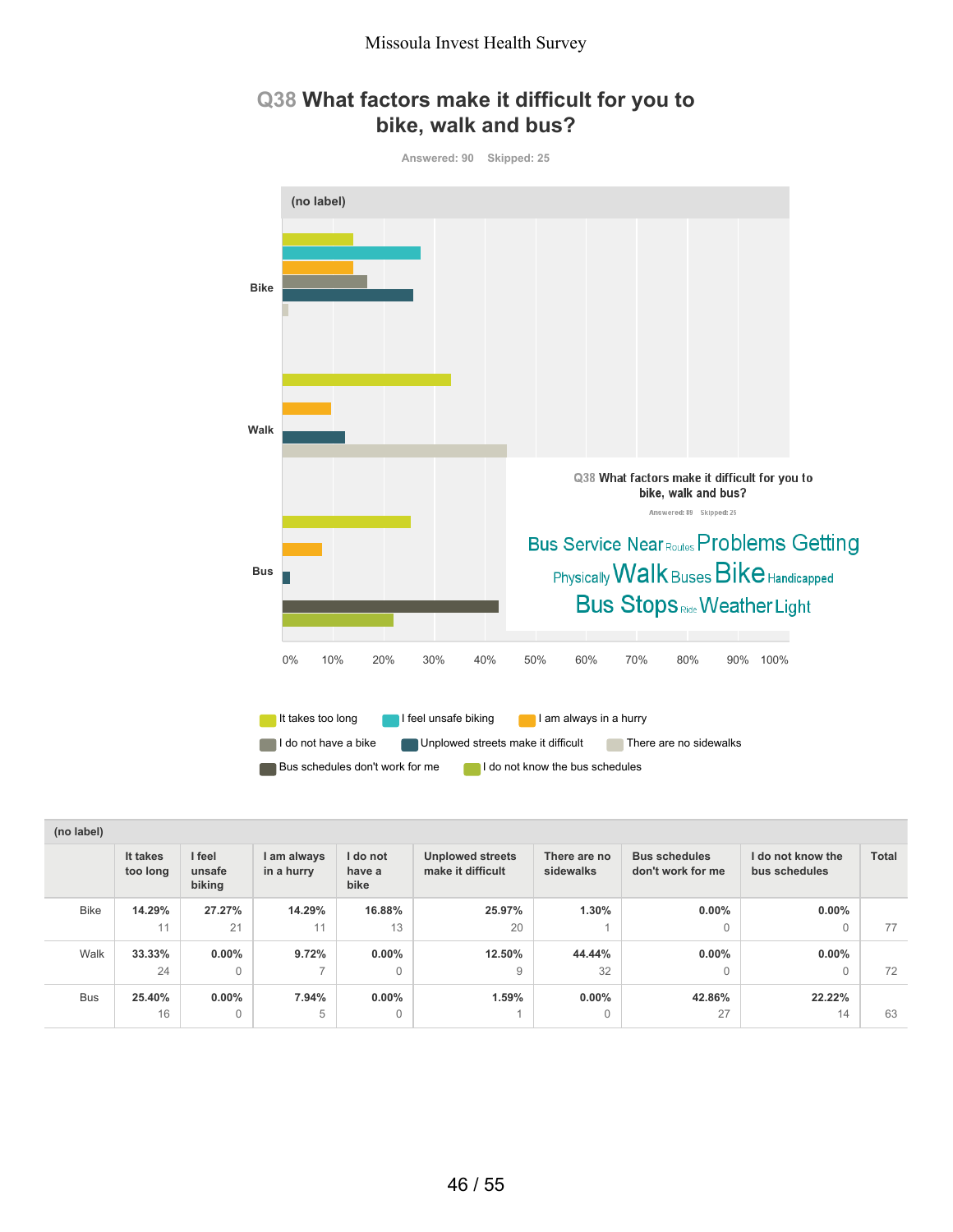

# **Q39 My neighborhood is safe.**

| <b>Answer Choices</b>    | <b>Responses</b>        |
|--------------------------|-------------------------|
| Somewhat agree           | 26<br>25.24%            |
| Agree                    | 53<br>51.46%            |
| <b>Strongly Agree</b>    | 12<br>11.65%            |
| Somewhat disagree        | 8.74%<br>9              |
| <b>Disagree</b>          | 2.91%<br>3              |
| <b>Strongly Disagree</b> | $0.00\%$<br>$\mathbf 0$ |
| <b>Total</b>             | 103                     |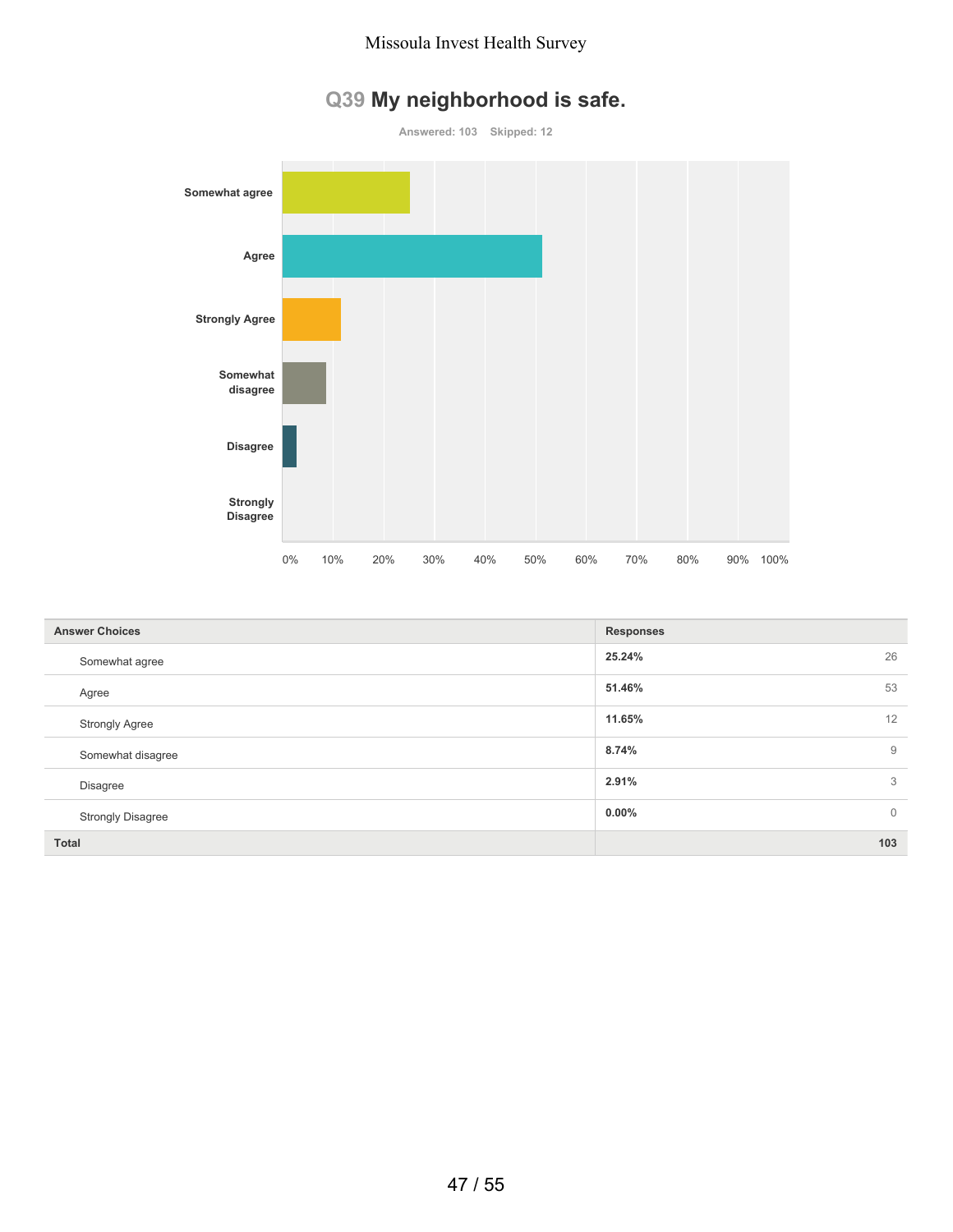# **Q40 What is your martial status?**



| <b>Answer Choices</b> | <b>Responses</b> |
|-----------------------|------------------|
| Married               | 48<br>44.04%     |
| Single                | 32<br>29.36%     |
| Divorced              | 20<br>18.35%     |
| Widowed               | 8.26%<br>9       |
| <b>Total</b>          | 109              |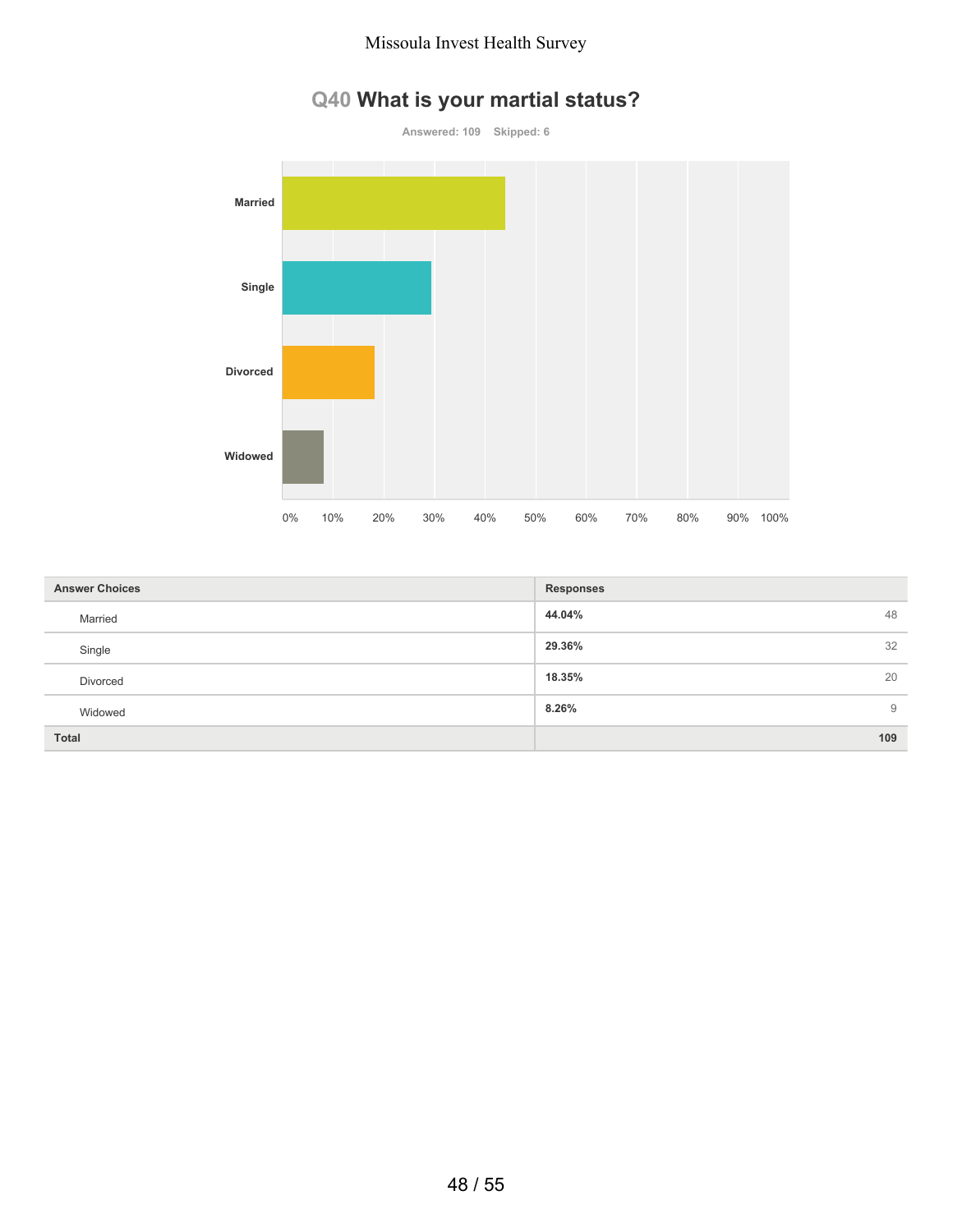## **Q41 How many people live in your household? Count yourself.**

**Answered: 108 Skipped: 7**



| <b>Answer Choices</b> | <b>Responses</b>           |
|-----------------------|----------------------------|
| 1-3 people            | 93<br>86.11%               |
| 4-6 people            | 15<br>13.89%               |
| 7-9 people            | $0.00\%$<br>$\overline{0}$ |
| <b>Total</b>          | 108                        |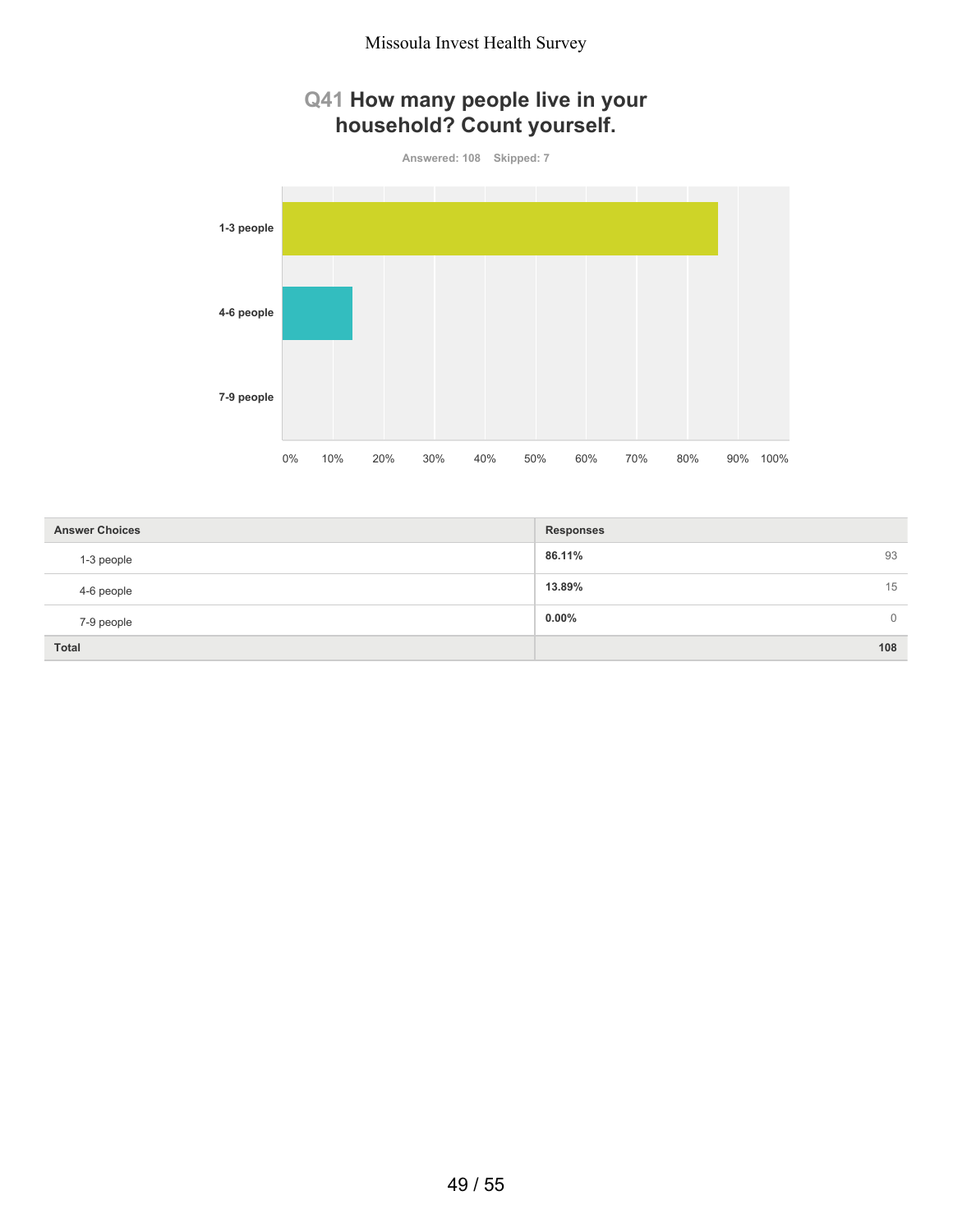## **Q42 What is your total gross annual household income?**



| <b>Answer Choices</b> | <b>Responses</b> |
|-----------------------|------------------|
| \$0-35,000            | 48.08%<br>50     |
| \$35,001-45,000       | 12<br>11.54%     |
| \$45,001-55,000       | 13<br>12.50%     |
| \$55,001-65,000       | 6<br>5.77%       |
| \$65,001-75,000       | 8<br>7.69%       |
| Above \$75,000        | 15<br>14.42%     |
| <b>Total</b>          | 104              |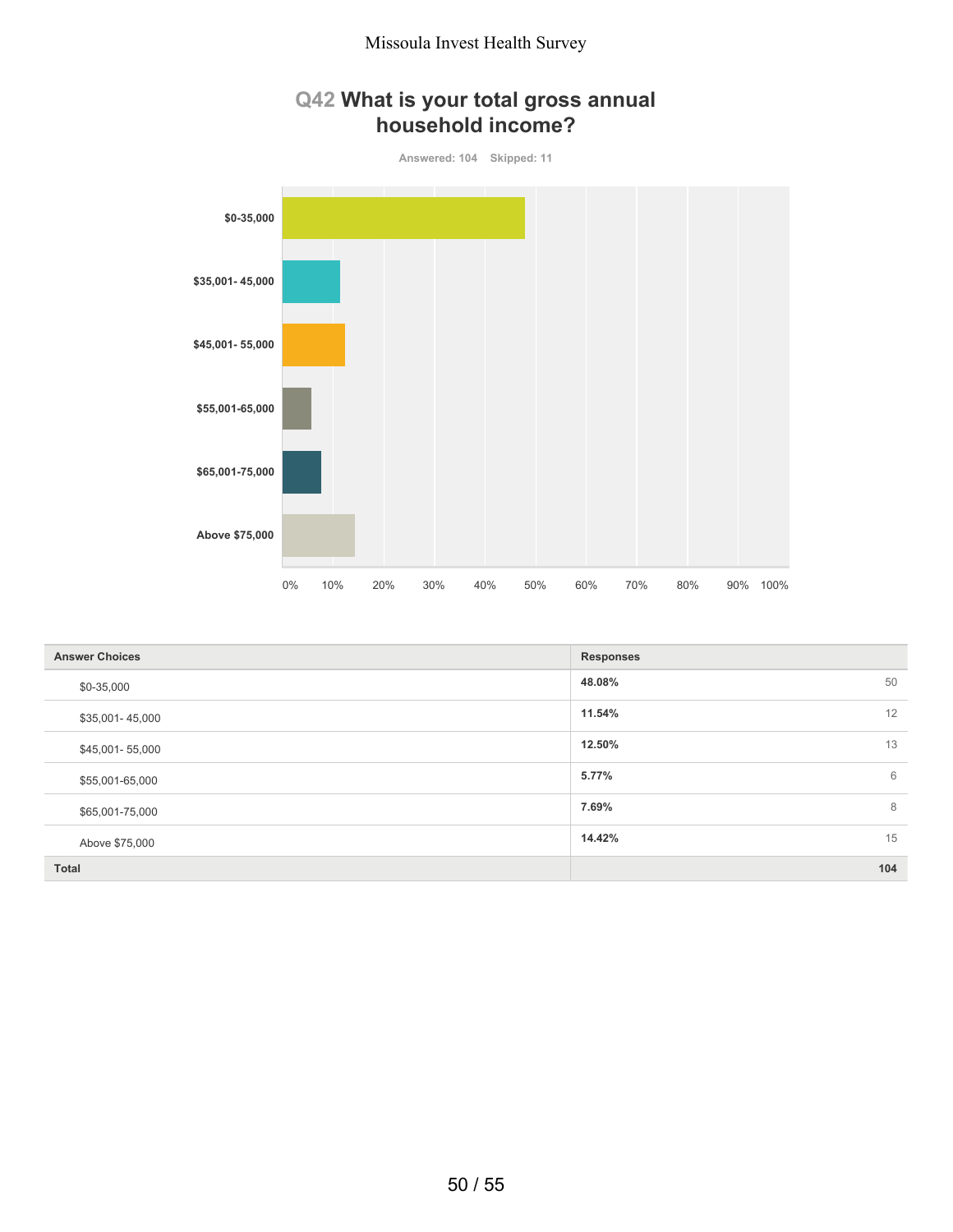# **Q43 How do you define your gender?**



| <b>Answer Choices</b>  | <b>Responses</b>         |
|------------------------|--------------------------|
| Female                 | 73<br>67.59%             |
| Male                   | 33<br>30.56%             |
| Transgender            | $0.00\%$<br>$\mathbf{0}$ |
| Prefer not to answer   | 0.93%                    |
| Other (please specify) | 0.93%<br>1.              |
| <b>Total</b>           | 108                      |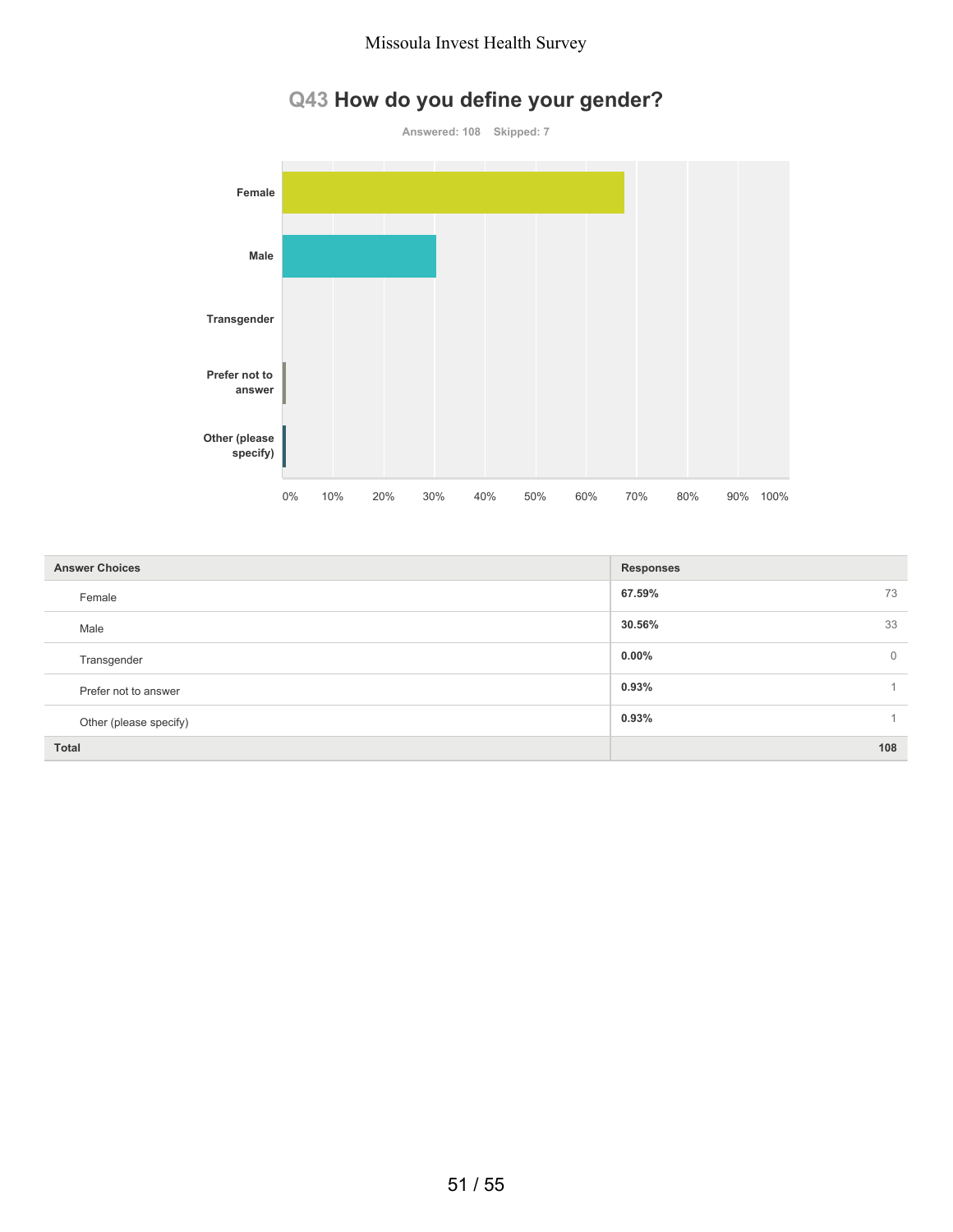# **Q44 What is your race?**

**Answered: 107 Skipped: 8**



| <b>Answer Choices</b>             | <b>Responses</b>        |
|-----------------------------------|-------------------------|
| American Indian/Alaskan Native    | $\overline{2}$<br>1.87% |
| Asian                             | 0.93%<br>$\mathbf{1}$   |
| African American                  | $\mathbf 0$<br>$0.00\%$ |
| Caucasian/ White                  | 97<br>90.65%            |
| Hispanic/ Latino                  | 2<br>1.87%              |
| Mixed Race                        | 0.93%<br>1              |
| Native Hawaiian/ Pacific Islander | 0.93%<br>$\overline{1}$ |
| Prefer not to answer              | 3<br>2.80%              |
| <b>Total</b>                      | 107                     |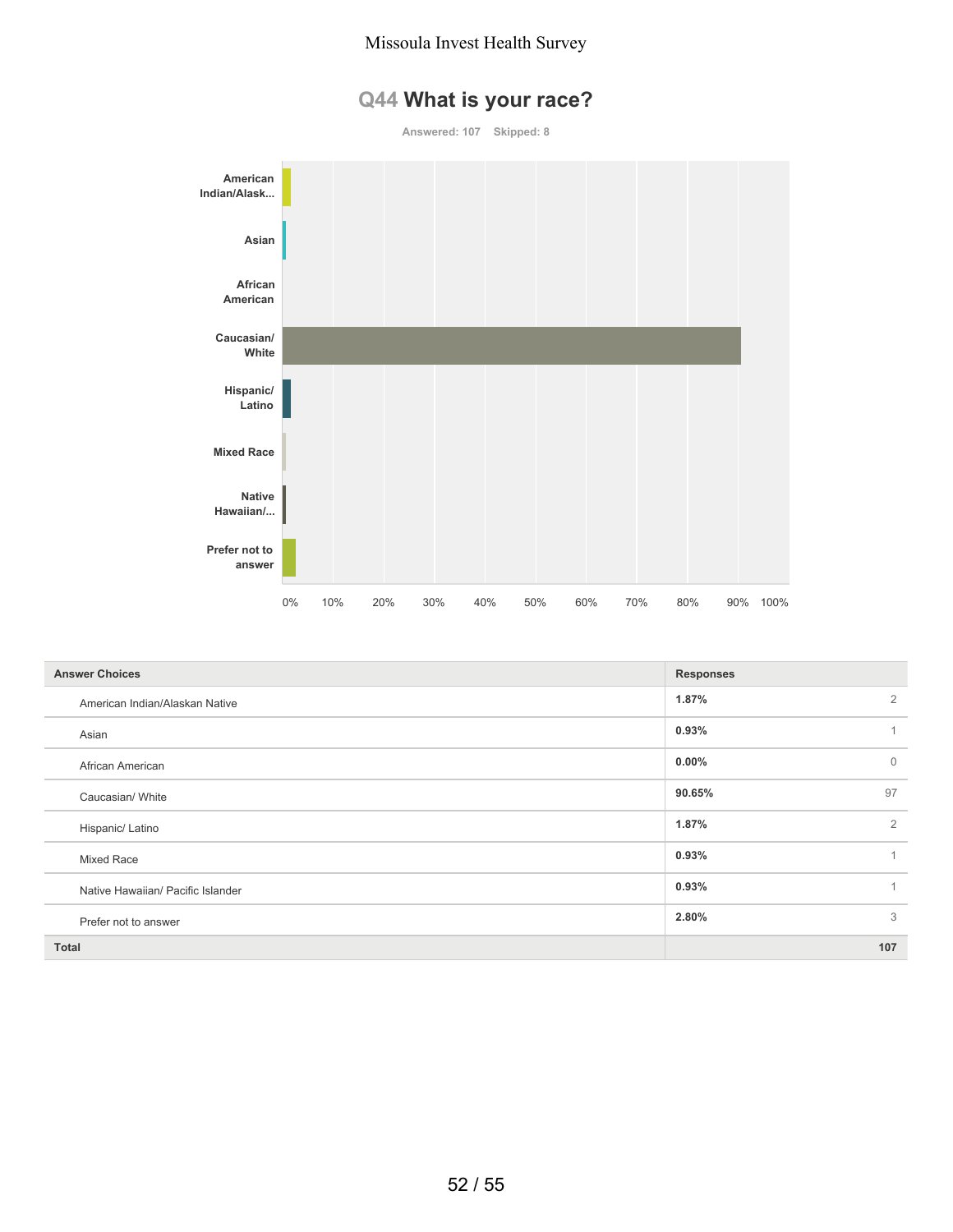



| <b>Answer Choices</b>          | <b>Responses</b>        |
|--------------------------------|-------------------------|
| Employed full-time             | 34.86%<br>38            |
| Employed part-time             | 16<br>14.68%            |
| Unemployed                     | 0.92%                   |
| <b>SSI Disabled</b>            | 6<br>5.50%              |
| Retired                        | 31<br>28.44%            |
| Stay-at-home caregiver/ Parent | 5<br>4.59%              |
| Student                        | 5<br>4.59%              |
| Other (please specify)         | $\overline{7}$<br>6.42% |
| <b>Total</b>                   | 109                     |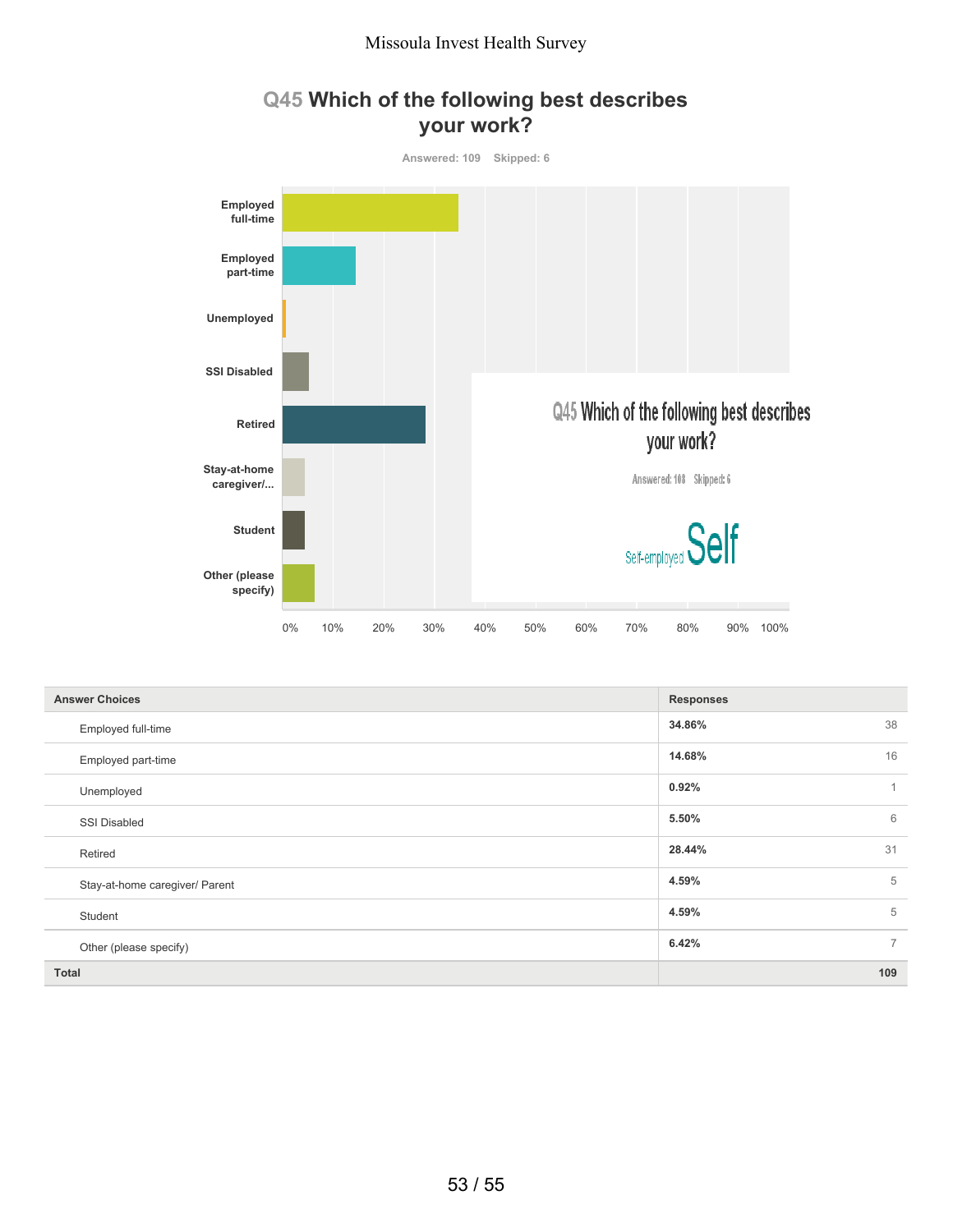

# **Q46 How much schooling do you have?**

| <b>Answer Choices</b>                   | <b>Responses</b>        |
|-----------------------------------------|-------------------------|
| Some high school, no diploma            | 3<br>2.80%              |
| High school diploma or GED              | 14<br>13.08%            |
| Some college, no degree                 | 17.76%<br>19            |
| Trade, technical or vocational training | 3.74%<br>$\overline{4}$ |
| Associate's Degree                      | 5<br>4.67%              |
| <b>Bachelor's Degree</b>                | 34<br>31.78%            |
| Master's Degree                         | 24<br>22.43%            |
| Doctorate Degree                        | 3.74%<br>$\overline{4}$ |
| <b>Total</b>                            | 107                     |